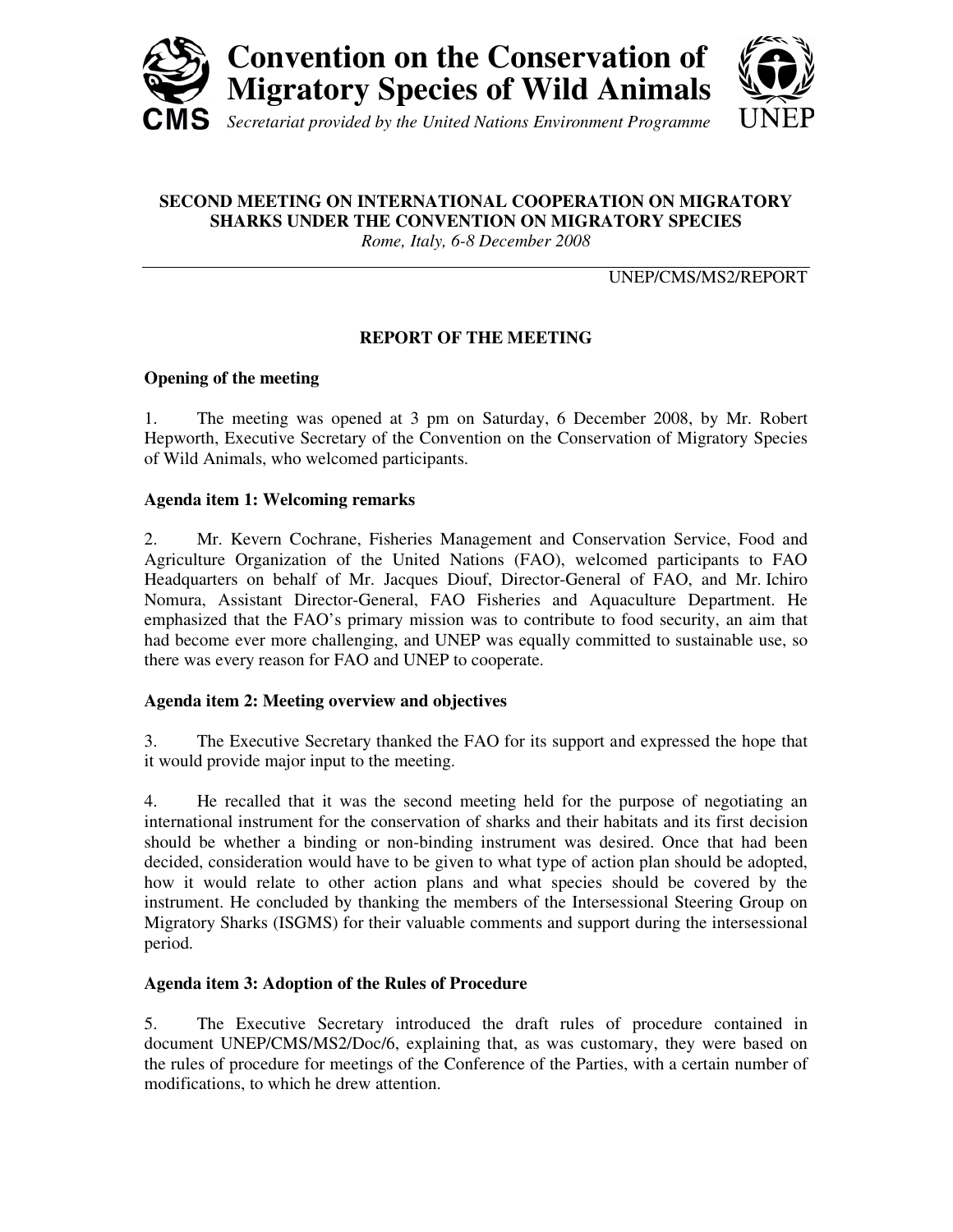6. Concern was expressed at the inclusion of rules on voting as CMS bodies generally adopted decisions by consensus and it was agreed that Part IV of the draft should provide for decision-making by consensus.

7. The rules of procedure, as amended, were adopted.

## **Agenda item 4: Election of officers**

8. Following a proposal by the representative of Seychelles, seconded by other representatives, Ms. Nancy Céspedes (Chile) was elected as Chair.

9. Ms. Theresa Mundita Lim (Philippines), after being nominated by the representative of Belgium and seconded by other representatives, was elected as Vice-Chair.

## **Agenda item 5: Establishment of the Credentials Committee**

10. The meeting elected the representatives of the following countries to serve as the Credentials Committee: Australia, Cameroon (Rapporteur), Republic of Congo, Ecuador, and the Syrian Arab Republic (Chair).

11. The representative of Cameroon, speaking as Rapporteur of the Credentials Committee, presented the Committee's final report, which showed that 28 credentials were in order, ten had been conditionally accepted with the provision that the original document was sent to the Secretariat, four had not been accepted and nine had not been submitted.

## **Agenda item 6: Adoption of the agenda and meeting schedule**

12. The meeting adopted the agenda proposed in document UNEP/CMS/MS2/Doc/1/Rev.1, which is attached as annex I to the present report.

## **Agenda item 7: Outcome of the first meeting to identify and elaborate an option for international cooperation on migratory sharks under the Convention on Migratory Species (Mahé, Seychelles, 11-13 December 2007)**

13. The Executive Secretary introduced the report of the first meeting (Sharks I) (UNEP/CMS/MS1/Report) and the revised draft memorandum of understanding and draft agreement prepared by the CMS Secretariat pursuant to the recommendation made at the first meeting and following consultations with the Intersessional Steering Group on Migratory Sharks (ISGMS) (UNEP/CMS/MS2/DOC/4/Rev.1).

14. A consensus had been reached at the first meeting that the scope of the instrument should be global, with a focus on the three species listed in the appendices to the CMS, but that there should be an enabling mechanism to allow Parties to add species. The three fundamental principles recommended were: the need to address the broad range of measures to deal with shark conservation and management; the ecosystem and precautionary approach; and the cooperation and engagement with stakeholders. As far as the institutional mechanism was concerned, the meeting had recommended the use of existing mechanisms where possible.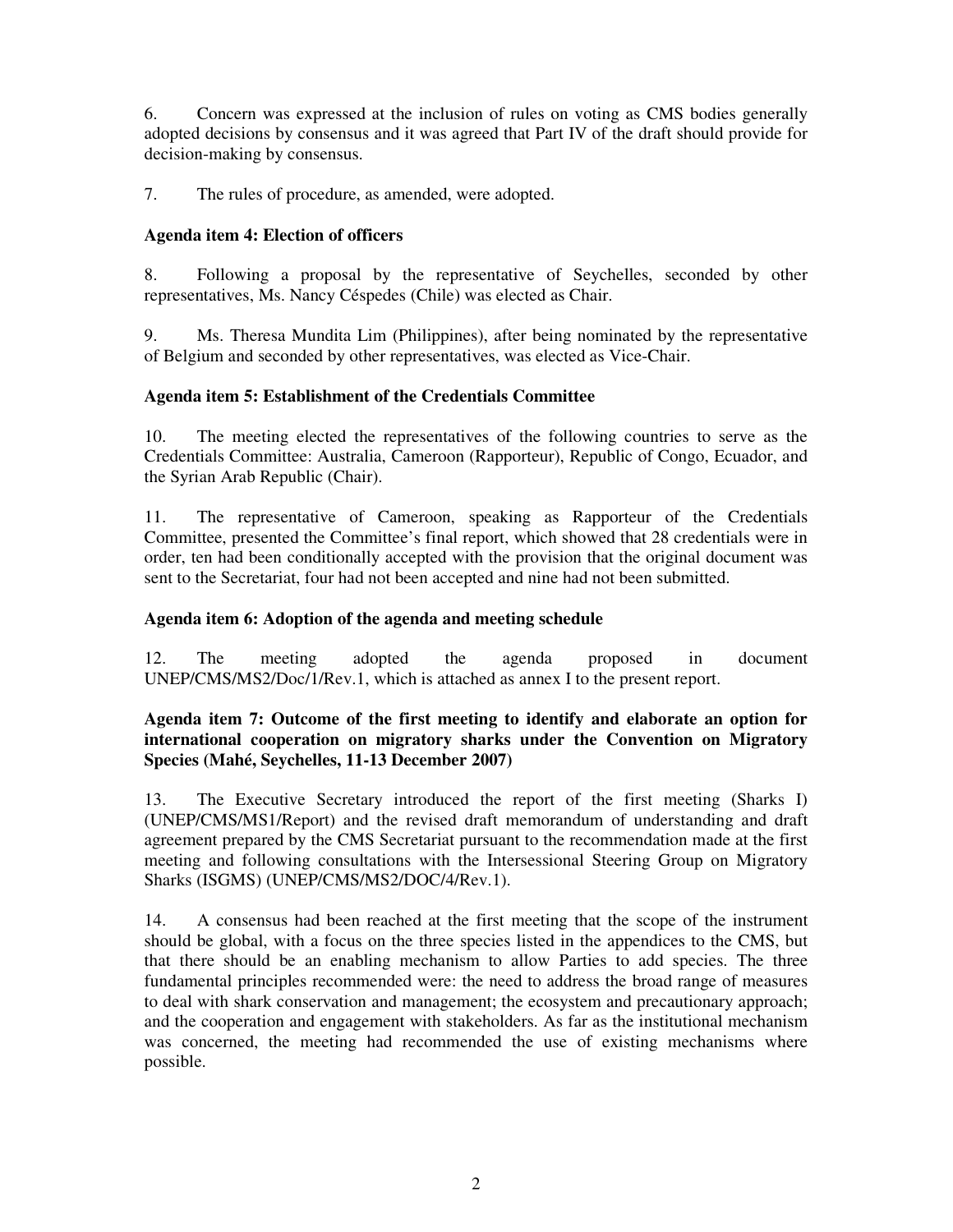## **Agenda item 8: Update on the conservation status of migratory sharks**

15. Ms. Sarah Fowler, Co-Chair of the IUCN Species Survival Commission, Sharks Specialist Group, provided an update on the conservation status of migratory sharks. After explaining the methodology used to prepare the update, she drew attention to the intrinsic vulnerability of migratory sharks because of their low rate of population growth, late maturity and long gestation period, as well as many species' tendency to aggregate in large schools, making them vulnerable to exploitation. There was considerable variation in demography between species and even between populations. Extrinsic factors linked to the decline of shark populations globally included over-exploitation, habitat degradation and loss, depletion of prey species, as well as a lack of coordinated management and reliable data. The IUCN Red List species assessments for 2007 showed that 20 per cent of all the shark species that had been assessed were threatened at the global level. In the case of pelagic sharks, many of which are highly migratory, the figure rose to 58 per cent worldwide. The primary threats to migratory sharks were target fisheries and utilized bycatch for over 90 per cent of the species, while habitat destruction and incidental catch discards were the main secondary threats. Target fisheries and utilized bycatch were notably the primary threats to oceanic and coastal species, while for freshwater species habitat destruction was considered a primary threat in addition to target fisheries. Overexploitation through target fisheries and bycatch was also the main threat for the species on CMS Appendices. Secondary threats for these species included habitat degradation, depletion of prey, and boat strikes.

16. The analysis undertaken by IUCN for CMS had identified about 140 species of Chondrichthyans as migratory or potentially migratory. However, data on movements were still lacking for many species, and many more species might therefore prove to be migratory in the future.

17. Ms. Fowler added that the Shark Specialist Group included experts from over 70 countries, many of whom worked for scientific fisheries bodies or in conservation of biodiversity. In response to a question, she said that lack of data was not restricted to any particular geographical area; worldwide there were pockets where data were deficient just as there were others where data availability was good.

**Agenda item 9: Internationally agreed principles and procedures for the conservation and management of sharks** 

## 9.1 **The FAO International Plan of Action for the Conservation and Management of Sharks (IPOA-Sharks) and related issues (presentation by FAO)**

18. Mr. Cochrane (FAO) introduced the FAO International Plan of Action for the Conservation and Management of Sharks (IPOA-Sharks), drawing attention to the general vulnerability of sharks because of their slow growth, late maturity and low fecundity. Sharks were often taken as bycatch and, except in the case of shark fins, they were of little economic importance. The difficulty of identifying species meant that some might become rare or even disappear without warning. Information on amount of catch and discarded catch, as well as the type of gear used was inadequate and there was little or no trade-related information.

19. After providing an overview of the relevant international instruments, he gave a more detailed presentation of the IPOA-Sharks. He said that the objective of IPOA-Sharks was to ensure the conservation and management of sharks and their long-term sustainable use. The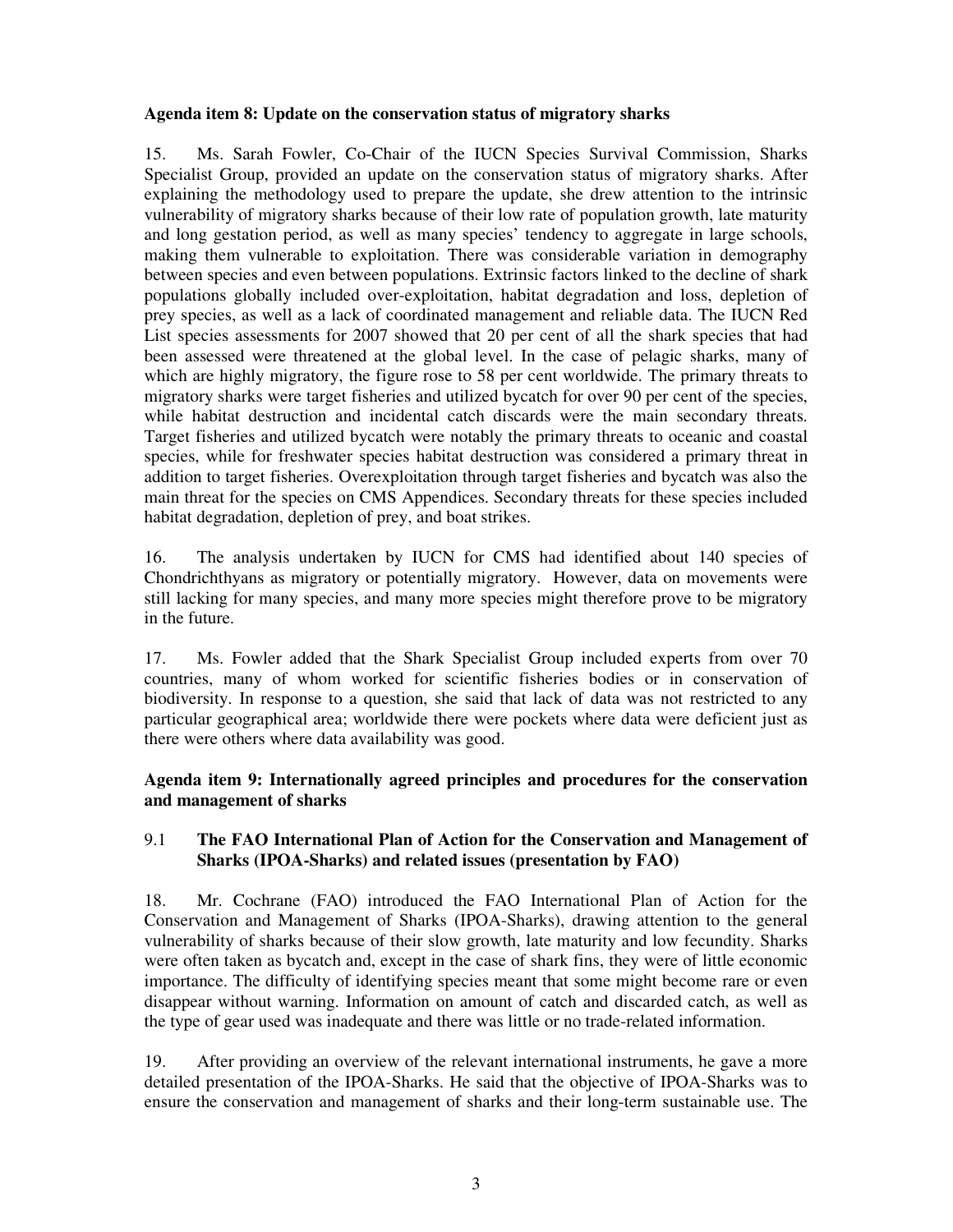programme was voluntary and had been elaborated within the framework of the Code of Conduct for Responsible Fisheries.. The guiding principles of the programme were that states that contributed to fishing mortality of a stock or species should participate in its management and that total fishing mortality for each stock should be kept within sustainable levels by applying the precautionary approach. It was recognized that in some countries shark catches represented an important source of food and income and had to be managed sustainably so that they could continue to play that role. States were encouraged to adopt their own national shark plans and to cooperate through regional and sub-regional fisheries organizations or arrangements.

20. Implementation was hampered by the low priority given to the programme when allocating resources and by lack of expertise. To remedy that, the potential of Regional Fisheries Management Organisations (RFMOs) and international organisations could be tapped and industry encouraged to support the management of elasmobranch fisheries. It was a fact that most shark fisheries were currently not managed and FAO had taken a number of measures to meet the growing concern about the possible impact of illegal unreported and unregulated shark catch. The key to progress was to adopt the ecosystem approach to fisheries and to ensure that natural resources did not decrease below their level of maximum productivity. Fisheries should be managed in such a way as to minimize their impact on the ecosystem, and the ecological relationships between the different species within the food web including those that are harvested had to be maintained. Because the understanding of ecosystem functioning was incomplete, it was important to follow the precautionary approach.

21. During the ensuing discussion, it was pointed out that the fact that it was not legally binding was a weakness of the IPOA-Sharks. However, the ecosystem approach meant that sharks should not be managed as a separate species so a binding agreement was not necessarily the best approach. Moreover, as fisheries had to be involved in the conservation effort, a non-binding instrument would be more likely to attract signatures.

22. Several representatives said that countries might be taking measures to protect sharks even if they did not have a national plan of action. The important role played by regional and subregional fishing commissions was also mentioned.

## **Agenda item 10: Options for international cooperation under CMS**

23. The Executive Secretary introduced document UNEP/CMS/MS2/Doc/7 containing the comments of the ISGMS.

24. Mr. Marco Barbieri, Agreements Officer, CMS, explained that the ISGMS, comprising Australia, Chile, Costa Rica, the European Commission, New Zealand, Seychelles, and the United States of America, had considered first drafts of both legally and non-legally binding instruments, prepared by the CMS Secretariat. The members of the group had sent in their comments on the proposed drafts and those had been incorporated into the revised drafts to be discussed under agenda item 10.2. Some members of the ISGMS had commented on the revised drafts and their comments were included in document UNEP/CMS/MS2/Doc/7.

25. After the Chair had called for general comments on the future instrument, several representatives spoke in favour of a non-binding instrument, which would be easier to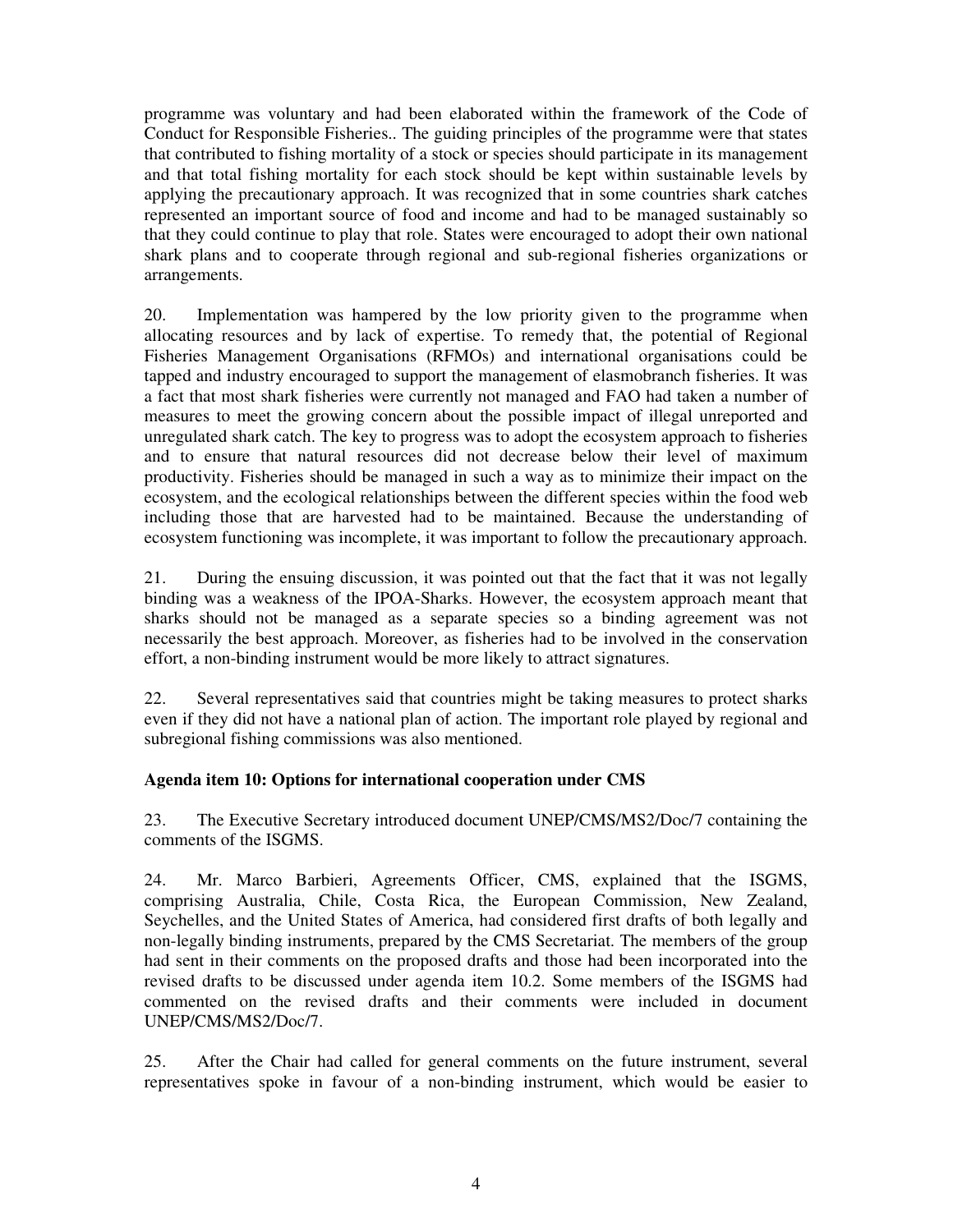implement, but felt that the proposed Memorandum of Understanding (MOU) was too detailed and certain elements could be moved to the Action Plan.

26. Other representatives preferred a legally-binding agreement but in order to speed up adoption they could accept an MOU, provided that serious consideration was given to how it would be implemented.

27. A number of suggestions for inclusion in the MOU were made including a reference to regional and subregional cooperation, technical and financial support for developing countries and synergy with other frameworks. Finally, concern was expressed at the lack of reliable data on shark population and fisheries to guide policy.

28. Following the general round of comments, the Executive Secretary drew attention to the second draft of proposed legally and non-legally-binding instruments on migratory sharks (document UNEP/CMS/MS2/Doc/4/Rev.1), highlighting some salient features. The substantive provisions of the two proposed instruments were very similar, but some basic issues had to be decided: for example, what would be the relationship to the IPOA-sharks, what species would be covered, and most crucially how the operation of the new instrument would be financed because CMS would be unable to cover those costs within its current budget.

29. During the ensuing discussion, a clear preference for an MOU emerged and the Chair asked participants to focus on the draft MOU proposed by the Secretariat.

30. Several divergent views were expressed concerning the species to be covered by the proposed MOU. Some representatives were in favour of limiting the scope of the MOU to the three species originally listed on Appendix II (Whale shark (*Rhincodon typus*), Basking shark (*Cetorhinus maximus*), Great white shark (*Carcharodon carcharias*)), at least in an initial phase. Other representatives considered that the four species added to Appendix II at the Ninth Meeting of the Conference of the Parties (Shortfin mako shark (*Isurus oxyrinchus*), Longfin mako shark (*Isurus paucus*), Porbeagle (*Lamna nasus*), Northern hemisphere populations of Spiny dogfish (*Squalus acanthias*)), should also be covered by the MOU. The issue was raised several times during the meeting, but no consensus could be reached on this point.

31. Representatives also discussed whether it was desired to maintain a link between the *Condrichthyes* species listed in the Appendices to the Convention and the species covered by the MOU. Some delegates foresaw a close link, whereby species listed on CMS Appendices would automatically be added to the MoU Annex. This was however seen as a severe problem for some non-CMS Parties, which openly stated that it would discourage them to sign the MoU in the first place. States that were not a member of CMS tended therefore to favour an independence between the CMS Appendices and the MOU Annex, the decision on the inclusion of species in the Annex to the MOU having to remain the exclusive prerogative of the Signatories to the MOU. A possible compromise between these two diverging positions was suggested, that would leave the prerogative to amend the annex to the MOU to the Meeting of the Signatories, which would however agree to consider any species listed on CMS Appendices by the CMS COP. No consensus was reached on this matter.

32. The Chair suggested that the meeting have a first reading of the text proposed by the Secretariat, taking it up section by section.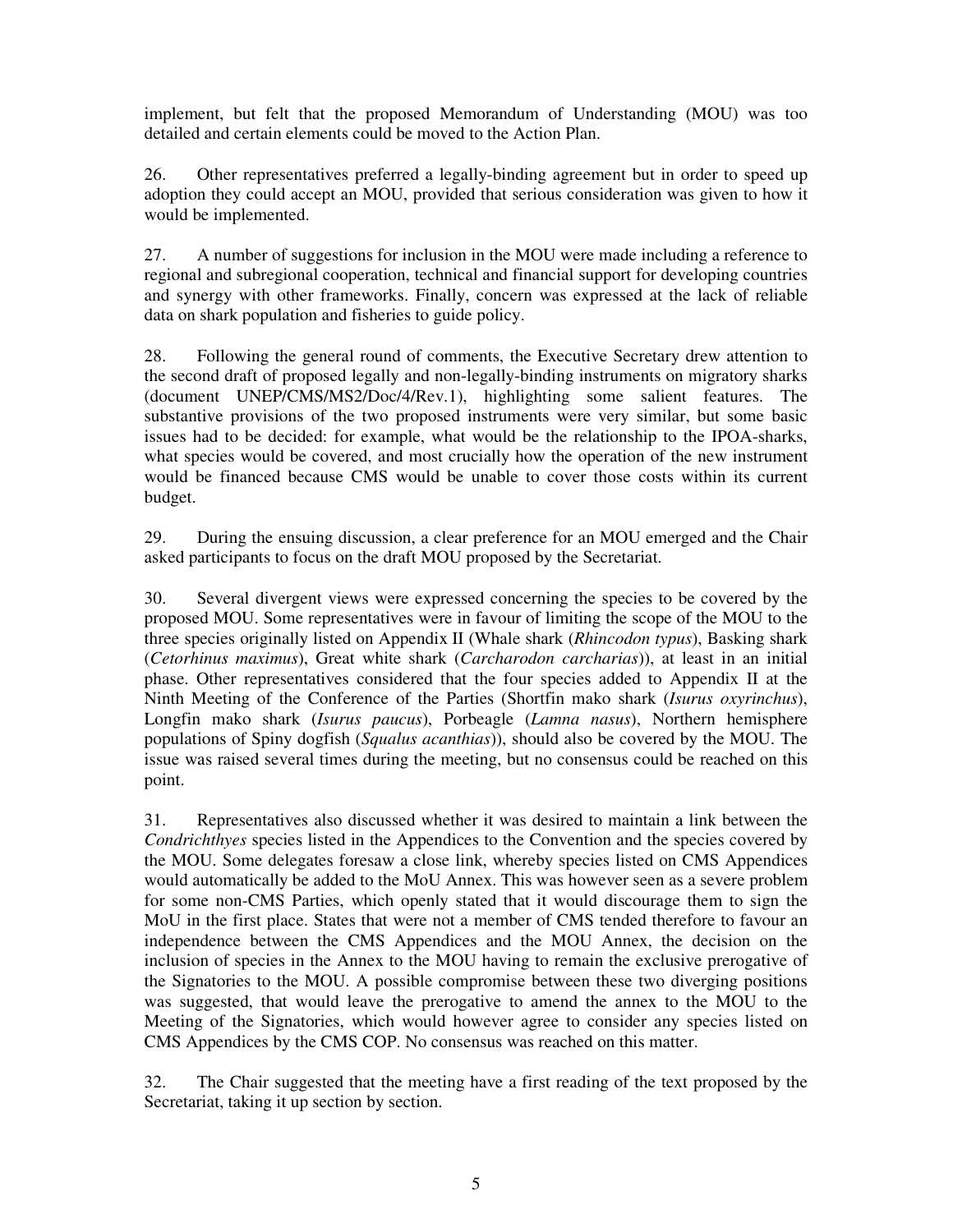## Preamble

33. Differing views were expressed as to whether the Preamble contained in paragraphs 1 to 6 of the draft was necessary, some representatives speaking in favour of its deletion while others wished to see it retained because it highlighted the plight of sharks.

## Objective

34. A number of amendments were proposed to the objective contained in paragraph 7 of the draft with some representatives preferring the first alternative and others the second.

## Fundamental Principles

35. Turning to the Fundamental Principles in paragraphs 8 to 17 of the draft, it was proposed that some of the paragraphs either be moved to the Action Plan or be deleted.

36. The Chair proposed that a contact group comprising the representatives of Argentina, Australia, Guinea-Bissau, the European Community and the United States of America be set up to discuss the Fundamental Principles.

37. The representative of the CMS Secretariat presented the report of the contact group on the Fundamental Principles, stating that there had been consensus on many of the elements.

38. The meeting could not reach consensus on whether the Fundamental Principles were needed, although there was general support for including them. After several representatives had said that they would need to consult their capitals before agreeing on any text, the meeting decided to place the text in square brackets and return to it at the next meeting.

## Conservation and management measures

39. Some delegations expressed the view that the list of measures contained in paragraphs 18 and 19 of the draft was too ambitious and too detailed. The importance of not duplicating the efforts made by other organizations was also underlined. Moreover, States should not be asked to undertake commitments which they would be unable to fulfil. It was doubtful whether the CMS had the expertise to implement some of the measures proposed.

40. The Chair proposed that a contact group be set up to discuss paragraphs 18 and 19.

41. The representative of the United States of America presented the report of the contact group, stating that it was proposed that all the elements contained therein should be used as a framework for the Action Plan to be annexed to the MOU. An intersessional group should be asked to look at the text in order to determine which elements should be retained. The meeting discussed participation in the proposed intersessional group and agreed that it should be open to all range states and representatives of interested organizations.

## Implementation, reporting and financing

42. The Executive Secretary introduced the section contained in paragraphs 25 to 32 of the draft, explaining that the question of whether an existing body should be used to provide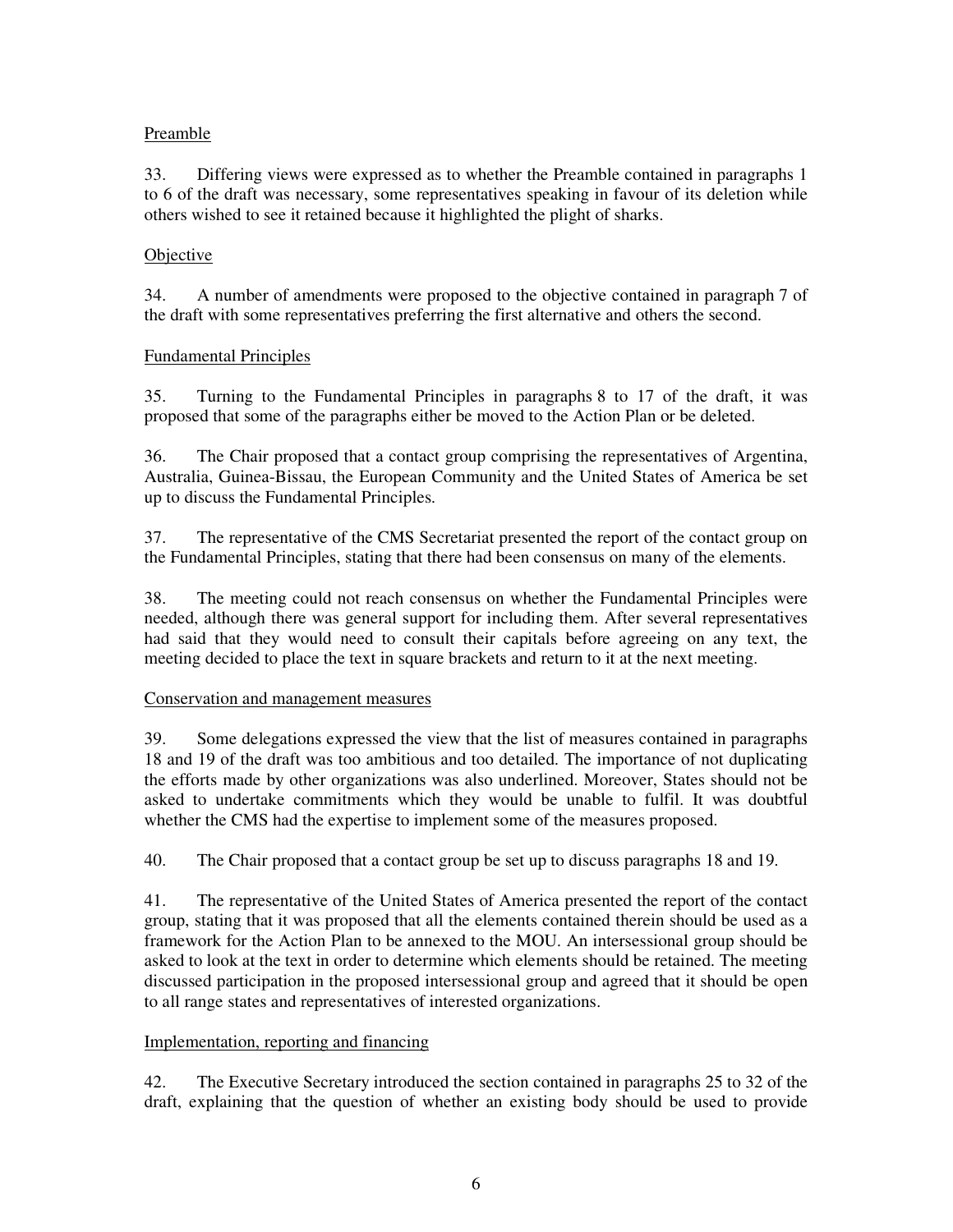secretariat services to the MOU or a new one created had been left open. The text was flexible and because the CMS Secretariat would be unable to finance the MOU fully, Signatories would have to bear much of the cost. The Indian Ocean – South-East Asian Marine Turtle (IOSEA) MOU was quoted as a successful example of such a non-binding instrument, which was however facing a major problem as regards financing because the text of the MOU did not make proper provision for its funding.

43. With regard to financing, it was emphasized that every effort should be made to implement cost-effective measures and whatever arrangements were made should utilize as few resources as possible so that more could be devoted to implementation itself. It was agreed that the IOSEA MOU provided an important lesson and the effectiveness of an MOU obviously depended on resources being available to implement it.

## Meeting of the Signatories

44. The Executive Secretary introduced the relevant section in paragraphs 33 to 46 of the draft, which had been simplified and contained some new text with regard to observers and to the link between the MOU and the CMS.

## Advisory Committee

45. Introducing the text contained in paragraph 47 of the draft, the Executive Secretary said that very few changes had been made to the original text submitted at Sharks I.

46. During discussion of the text, concern was expressed that the creation of another body would have financial implications.

47. In response to a question on what kind of emergency was envisaged and whether any emergency plan for sharks already existed, the Executive Secretary said that, to his knowledge, there was no emergency plan for sharks at the global level and it was the intention to allow the Advisory Committee to request the convening of a Meeting of the Signatories concerned by a particular emergency so that they could take the urgent action needed.

## Secretariat

48. The meeting considered the question of the establishment of a Secretariat as provided in paragraphs 48 and 49 of the draft. It was emphasized that the balance sought was to establish a Secretariat that was sufficient to comply with the requirements of the MOU while at the same time was as cost-effective as possible. One representative considered that the creation of a Secretariat, or even an advisory body, was contrary to what should be contained in a non-binding instrument because it had financial implications.

## Cooperation with other bodies

49. In considering the cooperation described in paragraphs 50 to 53 of the report, it was proposed that UNEP be added to the list of secretariats with which the MOU secretariat would consult and cooperate on matters of common interest.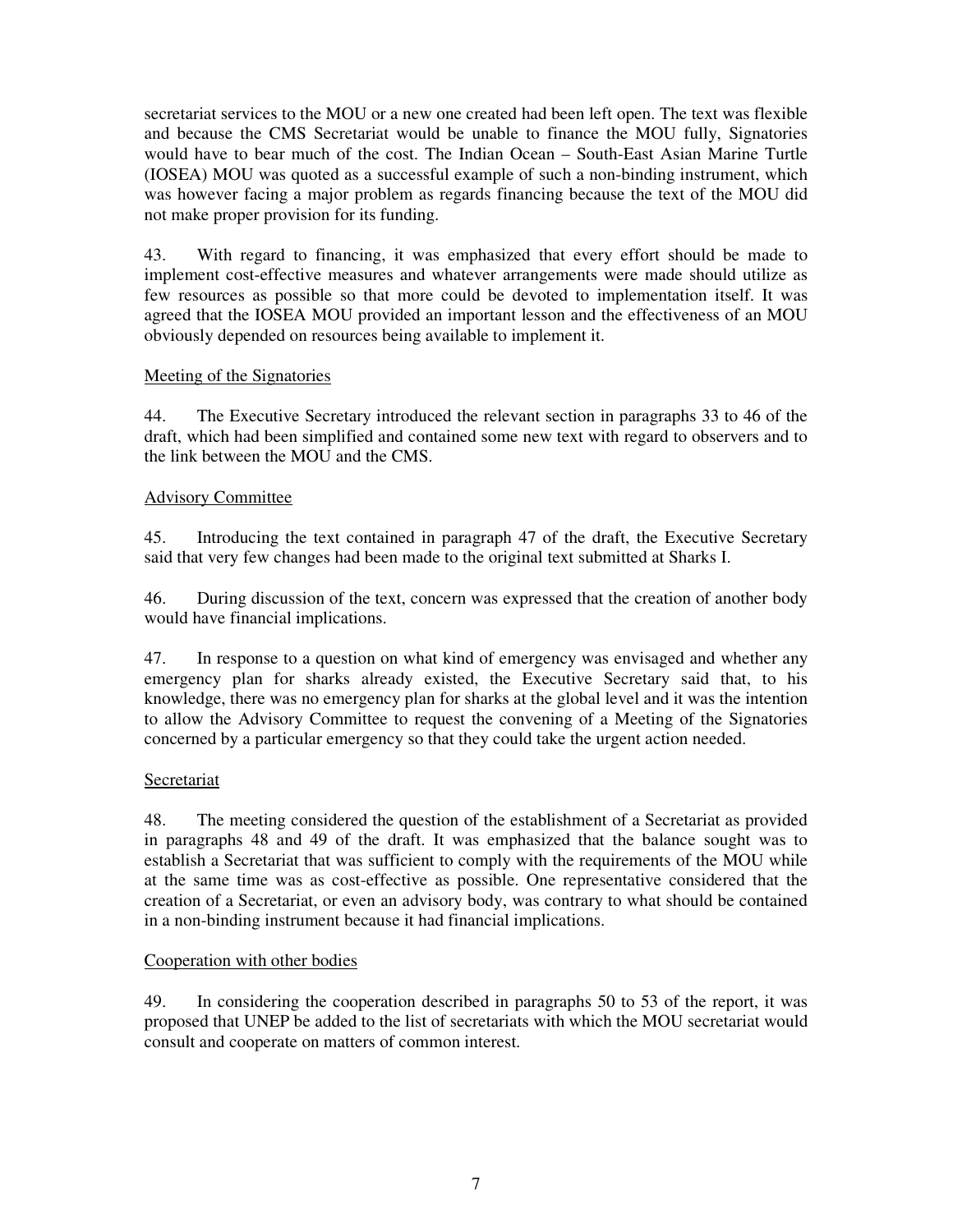## Effect of this agreement on international conventions and legislation

50. When the meeting took up paragraphs 54 and 55 of the draft, one representative said that it would reserve its position on the effect of the agreement until it had had an opportunity to consult its department of legal affairs.

## Other provisions

51. The meeting discussed paragraphs 56 to 63 of the draft, including the number of range states that would have to sign the MOU before it could come into effect and whether the MOU should be open to non-range states.

52. In response, the Executive Secretary said that in his view ten range states constituted the minimum.

53. It was suggested that the clause on termination be made more explicit, stating to whom notice of termination should be sent.

## Outcome of the meeting

54. The Secretariat undertook to produce a revised draft of the MOU taking into account the comments made at the meeting. The revised draft MoU is attached to this report as Annex II.

55. Following the first reading of the text, it was emphasized that much work remained to be done and it was necessary to decide on the intersessional procedure immediately. In order to assist work at the next negotiating meeting, the Executive Secretary introduced a draft statement on the outcome of the meeting, which set out the consensus reached at the meeting and made provision for an open-ended Inter-Sessional Drafting Group, to be chaired by the United States of America, to prepare a draft Conservation and Management Plan by the end of July 2009. It also reaffirmed that the common objective was to complete an instrument on migratory sharks, which could be open for signature before the end of 2009.

56. The meeting discussed the draft statement in detail and made a number of oral amendments. The final text is attached as Annex III to the present report.

57. One representative expressed disappointment that more rapid progress had not been made and another said that the MOU had lost many of the elements agreed at Sharks I and had been weakened. There was a need for an instrument that would not have to be renegotiated within a couple of years and consideration should be given to a more rapid mechanism capable of saving those shark species that had unfavourable conservation status.

## **Agenda item 11: Any other business**

58. Mr. Roy Bikram Jit, Scientific Officer, Marine Fisheries Survey Unit, Bangladesh, made a presentation on the present status of shark fisheries in Bangladesh.

59. The representative of India described the programme for the conservation of the Whale shark on the west coast of India, emphasizing that all stakeholders had been made aware of the need to protect sharks.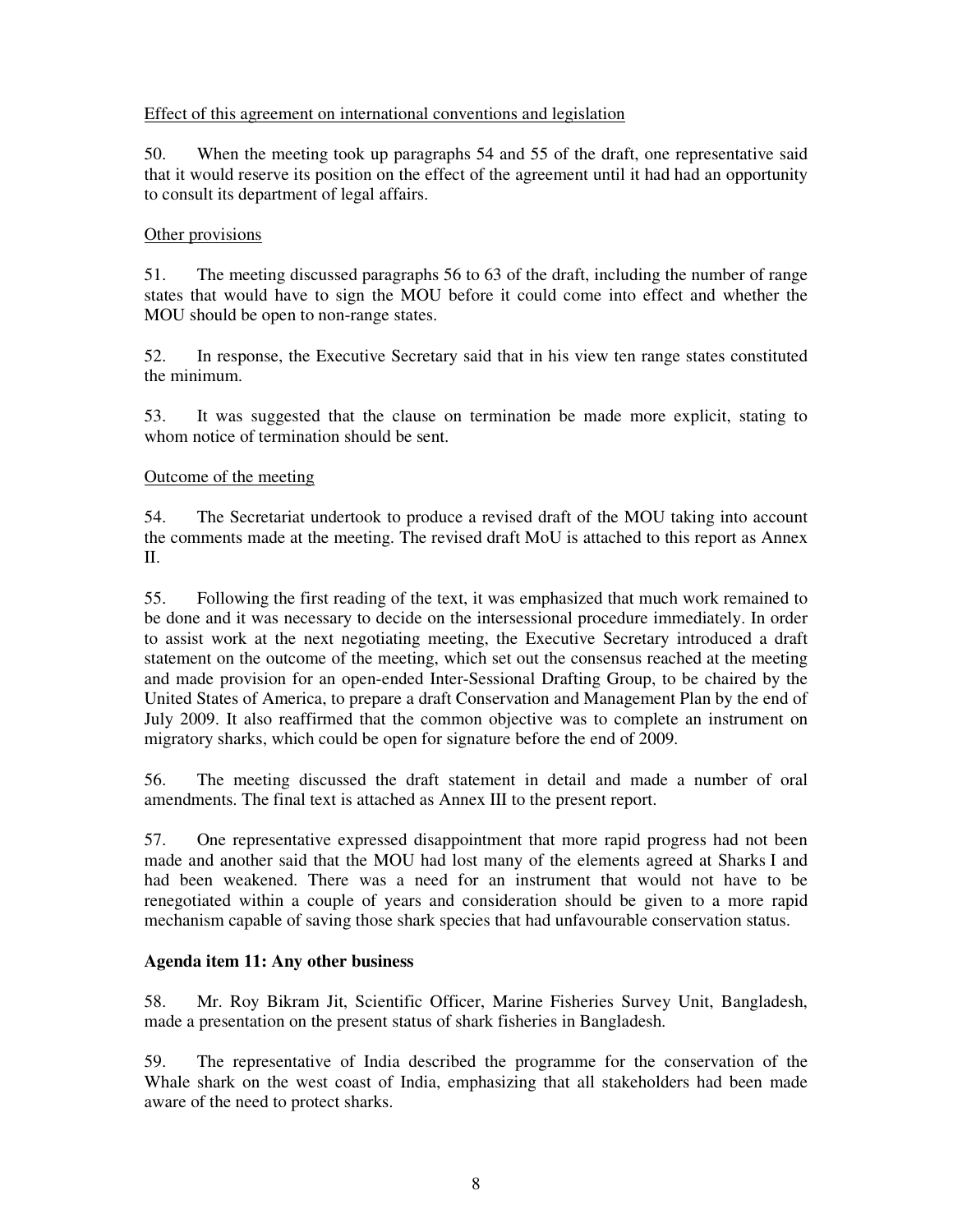# **Agenda item 12: Closure of the meeting**

60. The representative of the Philippines expressed an interest in hosting the third meeting on International Cooperation on Migratory Sharks under the Convention on Migratory Species (Sharks III), which was tentatively scheduled for winter 2009/2010.

61. Following the customary exchange of courtesies, the Chair declared the meeting closed at 5.45 p.m. on Monday, 8 December 2008.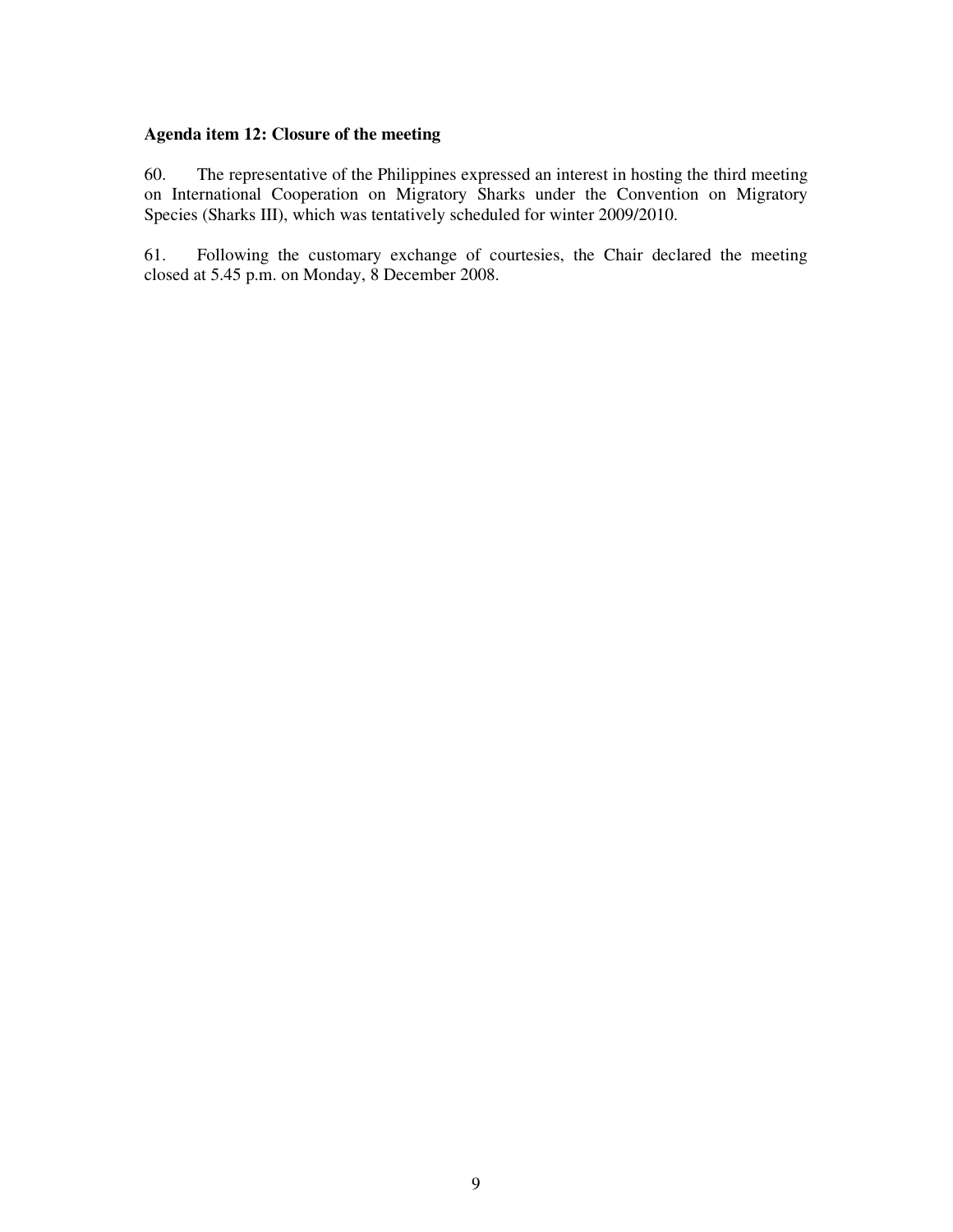



# **SECOND MEETING ON INTERNATIONAL COOPERATION ON MIGRATORY SHARKS UNDER THE CONVENTION ON MIGRATORY SPECIES**

*Rome, Italy, 6-8 December 2008*

UNEP/CMS/MS2/REPORT Annex I

# **AGENDA**

- 1. Welcoming remarks
- 2. Meeting overview and objectives
- 3. Adoption of the Rules of Procedure
- 4. Election of officers
- 5. Establishment of Credentials Committee
- 6. Adoption of the agenda and meeting schedule
- 7. Outcome of the first meeting to identify and elaborate an option for international cooperation on migratory sharks under the Convention on Migratory Species (Mahé, Seychelles, 11-13 December 2007)
- 8. Update on the conservation status of migratory sharks
- 9. Internationally agreed principles and procedures for the conservation and management of sharks
	- 9.1 The FAO International Plan of Action for the Conservation and Management of Sharks (IPOA-Sharks) and related issues (presentation by FAO)
- 10. Options for international cooperation under CMS
	- 10.1 Presentation of the Report/Comments of the Inter-sessional Steering Group for Migratory Sharks (ISGMS)
	- 10.2 Presentation of drafts of a non legally binding Memorandum of Understanding and a legally binding Agreement
	- 10.3 Identification of the preferred CMS instrument
	- 10.4 Review, further elaboration [and finalization] of the preferred instrument
- 11. Any other business
- 12. Closure of the meeting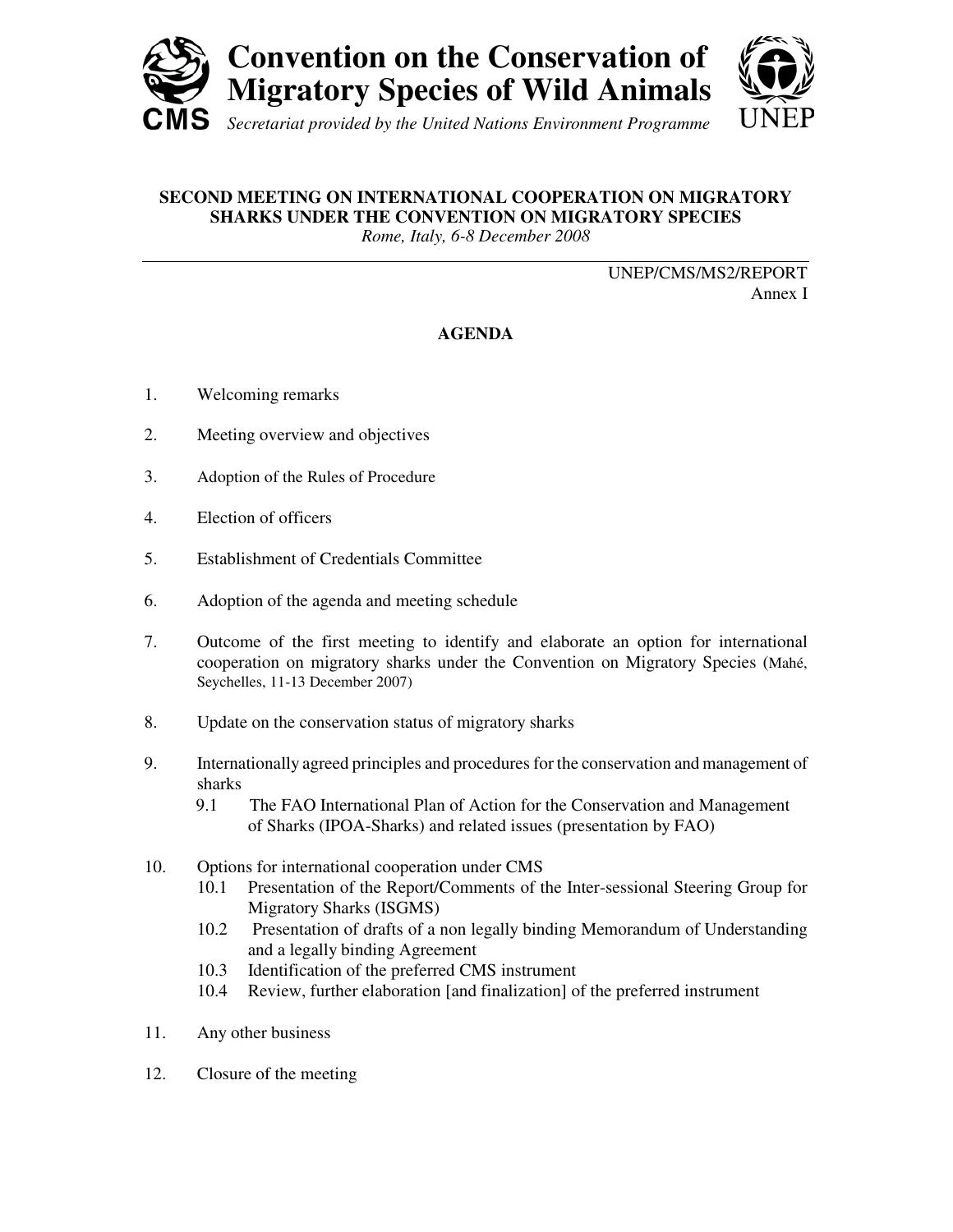## **REVISED DRAFT MEMORANDUM OF UNDERSTANDING ON THE CONSERVATION OF MIGRATORY SHARKS**

Anexo

*(MS2 Final Draft as at 8 December 2008)* 

## **THE SIGNATORY STATES,**

**RECALLING** that the 8th meeting to the Conference of the Parties of the Convention on Migratory Species of Wild Animals adopted Recommendation 8.16 calling upon Range States of migratory sharks listed on Appendix I or II to develop a global migratory sharks conservation instrument in accordance with Articles III and V of the Convention;

**[NOTING** that three species of migratory sharks, the Basking, Whale and Great White Shark, have priority for conservation actions through listing on the appendices of both the Convention and the Convention on International Trade in Endangered Species of Wild Fauna and Flora (CITES);]

**RECOGNIZI***NG* the critical role that migratory sharks play in marine ecosystems, and concerned about the significant and continuing mortality of sharks listed on Appendix I and II through a range of impacts and threats including targeted (directed) fisheries, fisheries by-catch, illegal, unreported and unregulated (IUU) fishing, trophy hunting, marine debris, habitat destruction – including prey depletion, boat strikes and disturbances, and increasing pressures on the marine environment due to climate change;

**CONVINCED** that the vulnerability of migratory sharks to such threats warrants further development and stronger implementation of conservation measures by States and regional economic integration organisations that exercise sovereignty, or jurisdiction, or both over any part of their range, and by States, flag vessels of which are engaged outside national jurisdictional limits in activities that may affect the conservation of sharks;

**MINDFUL OF** the need to reconcile the provisions of this Memorandum of Understanding with other international shark conservation and management initiatives, including the FAO voluntary IPOA-sharks, which calls upon States to develop and implement complementary NPOA-sharks;

**NOTING** that both the FAO, through IPOA-sharks, and the Convention have embraced a common objective - the need to ensure the conservation and management of migratory sharks and their longterm wise and sustainable use – and that fishermen, fish traders and conservation NGOs have critical complementary roles to play in achieving this objective;

**REALIZING** that RFMOs should be involved in the development and implementation of this Memorandum of Understanding by virtue of their mandate to bring fishing nations together to promote conservation and management of fish stocks, and their knowledge and experience of migratory shark catches, and that it will be necessary to work with and through these bodies to achieve the objectives of this Memorandum of Understanding;

**NOTING** that the remit of the work to be undertaken by CMS should complement and not duplicate the work of RFMOs with regard to fisheries management;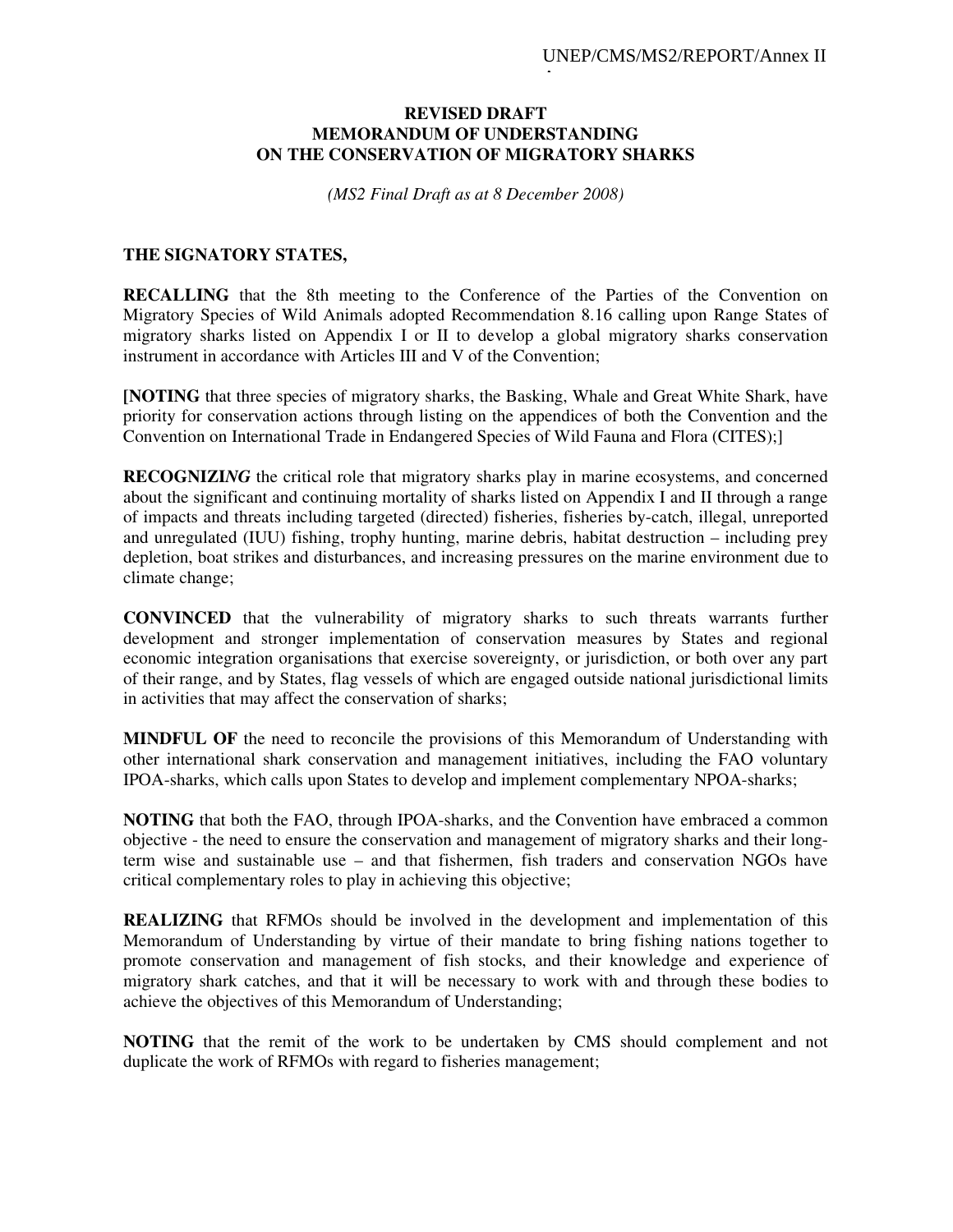**BELIEVING** that conclusion and implementation of an international agreement in the form of a non-binding Memorandum of Understanding and a supporting [Action Plan]/ [Conservation and Management Plan] under Article IV.4 of the Convention will add value and contribute significantly to the conservation of migratory sharks by strengthening the political will to implement migratory shark conservation measures in a coordinated and timely fashion, by bridging migratory shark fisheries and conservation interests, by reinvigorating the implementation of the FAO-IPOA for sharks by linking it to this Memorandum of Understanding and building on it, and by capitalizing on the potential of the Convention's broad membership to add expertise to global conservation efforts in the areas of science, research, monitoring, species identification, data analysis, threat definition and reduction, habitat protection, education and public awareness, information exchange, and capacity building;

**WITH A VIEW TO** improving the conservation status of Appendix I and II listed migratory shark species through concerted and coordinated action on the part of the States that exercise jurisdiction over the range of these populations;

**ACKNOWLEDGING** that, despite past and ongoing scientific research and monitoring, knowledge of the biology, ecology, and population dynamics of migratory sharks is deficient, and that it is necessary to promote stronger co-operation between fishing nations on research and monitoring in order to effectively implement conservation measures;

**NOTING** that other species of sharks not currently listed on Appendices I and II may also benefit from implementation of this Memorandum of Understanding as a consequence of more coordinated conservation efforts among Range States, shark fishing States, and shark trading States;

**EXPRESS** their desire to pursue the actions set forth in this Memorandum of Understanding, in the spirit of mutual cooperation, to achieve and maintain a favourable conservation status for migratory sharks; and

## **HAVE DECIDED as follows:**

## **Scope, definitions and interpretation**

1. This agreement is not legally binding upon the Signatories.

2. This Memorandum of Understanding applies to all migratory species of sharks included in Annex 1.

- 3. For the purpose of this Memorandum of Understanding:
- a) "Shark" means any of the migratory species, subspecies or populations in the Class *Chondrichthyes* (which includes sharks, rays, skates and chimaeras) that are included in Annex 1 of this Memorandum of Understanding;
- b) "Secretariat" means the body established under Article X of this Memorandum of Understanding to assist in its administration and implementation;
- c) "Convention" means the Convention on the Conservation of Migratory Species of Wild Animals signed at Bonn, Germany on 23 June 1979;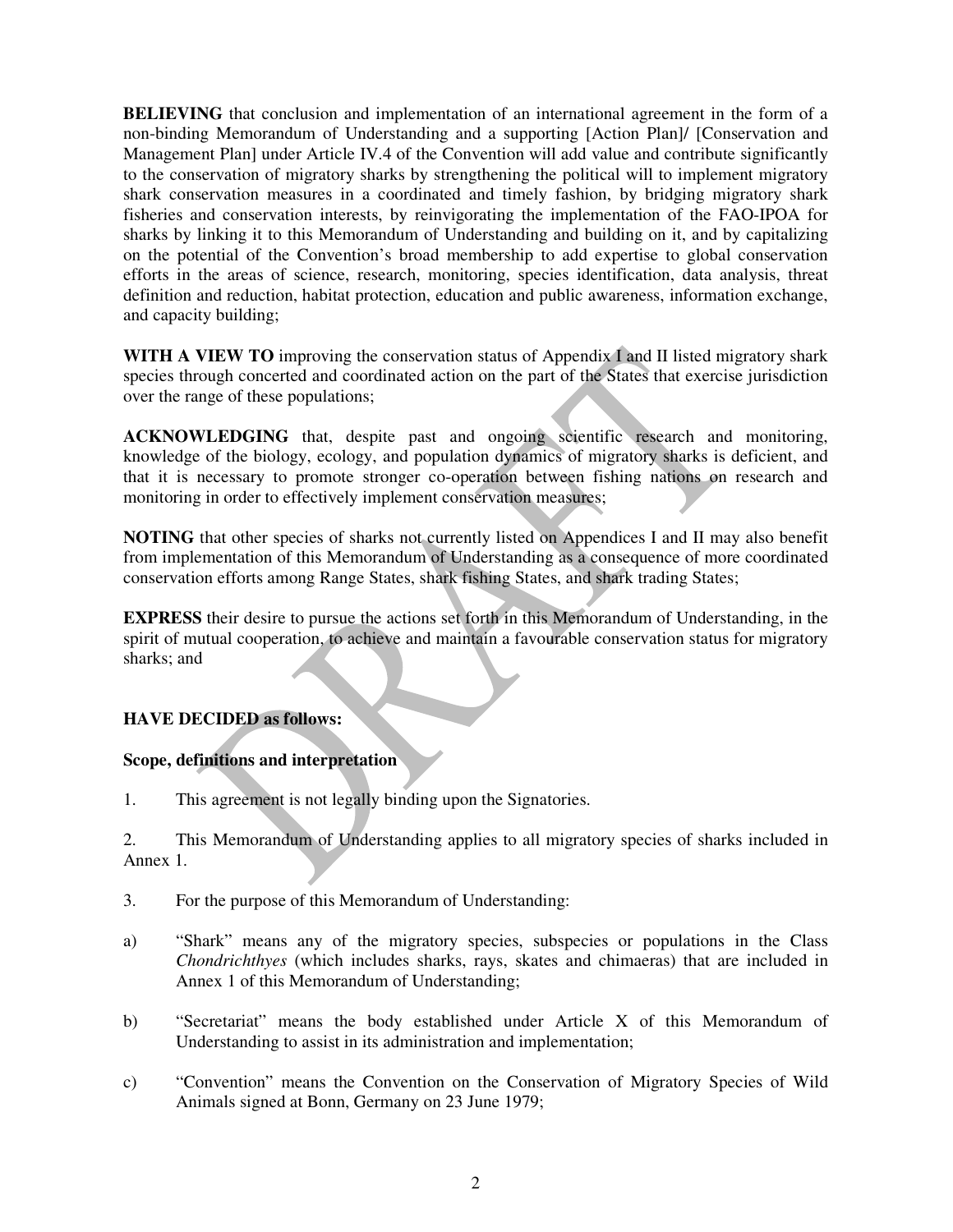- d) "Convention Secretariat" means the body established under Article IX of the Convention;
- e) "UNCLOS" means the United Nations Convention on the Law of the Sea, 1982;
- f) "FAO" means the Food and Agriculture Organisation of the United Nations;
- g) "IPOA-Sharks" means the International Plan of Action for the conservation and management of sharks established under the FAO (date);
- h) "NPOA-Sharks" means a National Plan of Action for the Conservation and Management of Shark (Shark-plan), developed pursuant to IPOA-sharks;
- i) "Range" means all the areas of water that a migratory shark inhabits, stays in temporarily, or crosses at any time on its normal migration route;
- j) "Habitat" means any area in the range which contains suitable living conditions, particularly known aggregation, feeding and breeding sites, for migratory sharks;
- k) "Signatory" means a State, regional economic integration organisation, or other body that is a Signatory to this Memorandum of Understanding;
- l) "Signatories present and voting" means the Signatories present and casting an affirmative or negative vote; those abstaining will not be counted amongst the Signatories present and voting;
- m) "Advisory Committee" means the committee of persons qualified as experts in migratory shark science and management established under this Memorandum of Understanding;
- n) "Conservation Status of migratory sharks" means the sum of all the influences acting on migratory sharks that may affect their long-term distribution and abundance;
- o) Conservation Status will be taken as "favourable" when all of the following conditions are met:
	- i. population dynamics data indicate that migratory sharks are maintaining themselves on a long term basis as a viable component of its ecosystems;
	- ii. the range of the migratory sharks is neither currently being reduced, nor is likely to be reduced, on a long-term basis;
	- iii. there is, and will be in the foreseeable future, sufficient habitat to maintain the population of migratory sharks on a long term basis; and
	- iv. the distribution and abundance of migratory sharks approach historic coverage and levels to the extent that potentially suitable ecosystems exist and to the extent consistent with wise wildlife management;
- p) Conservation status will be taken as "unfavourable" if any of the conditions set out in sub paragraph 7. o) is not met;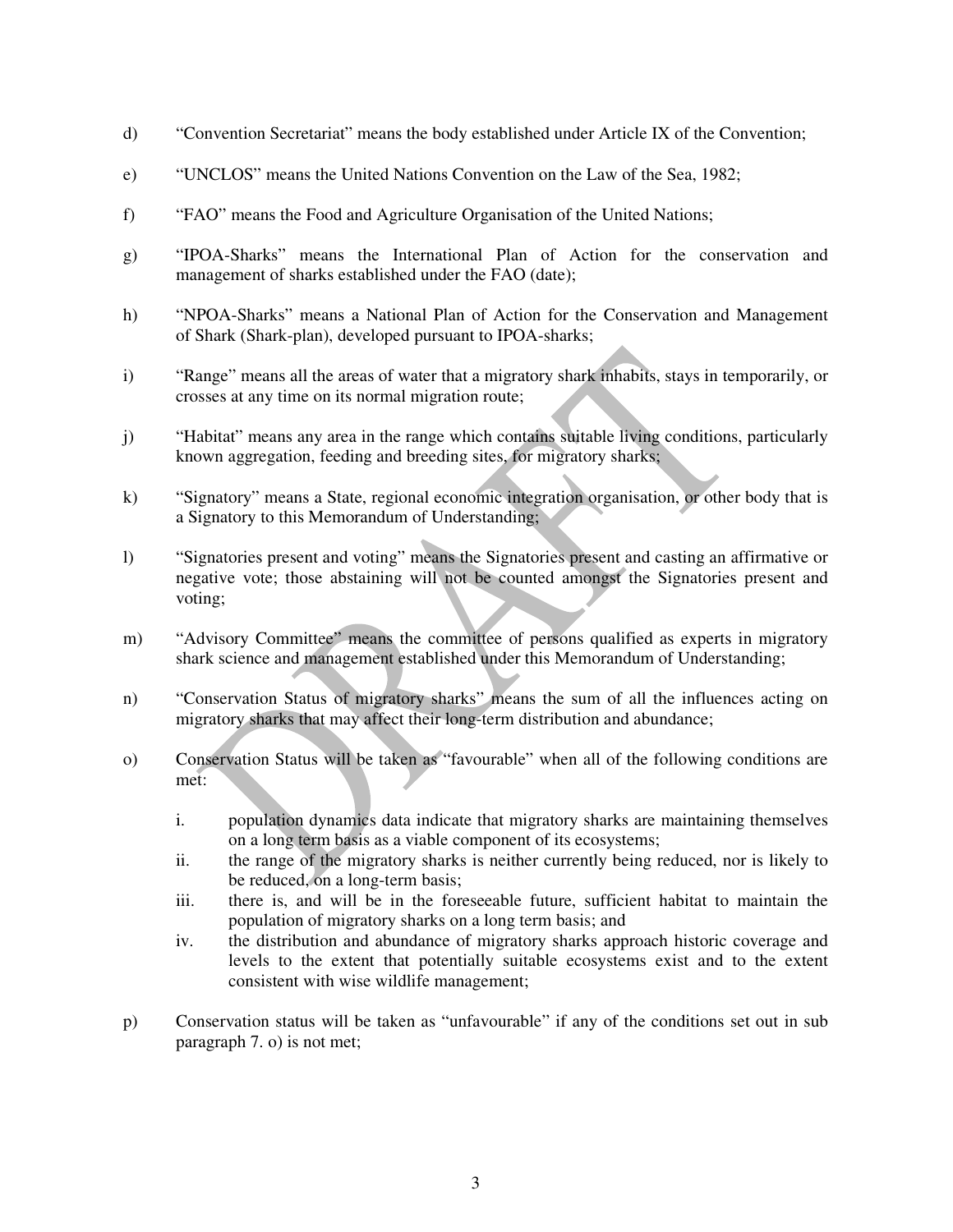- q) "Range State" means any State that exercises jurisdiction over any part of the range of migratory sharks, or a State, flag vessels of which are engaged outside its national jurisdictional limits in taking, or which have the potential to take, migratory sharks;
- r) "Taking" means taking, hunting, fishing, capturing, harassing, deliberate killing or attempting to engage in any such conduct, but excludes sustainable, managed, directed migratory sharks fisheries;
- s) "Regional economic integration organisation" means an organisation constituted by sovereign States of a given region which has competence in respect of matters governed by this Memorandum of Understanding and has been duly authorised, in accordance with its internal procedures, to sign, ratify, accept, approve or accede to this Memorandum of Understanding;
- t) "[Action Plan]/ [Conservation and Management Plan]" means the Migratory Sharks Conservation and Management [Action Plan]/ [Conservation and Management Plan] contained in Annex 2 of the Memorandum of Understanding;
- u) "Shark finning" means the practice of removing fins from sharks, on board fishing vessels, solely for the purpose of harvesting shark fins, where the shark carcass is discarded at sea.; and
- v) "RFMO" means all the regional and sub-regional fisheries management bodies that have exclusive fisheries advisory and management responsibilities within their respective regions.

4. The interpretation of any term or provision of this Memorandum of Understanding will be made in accordance with the Convention, or Resolutions adopted by its Meeting of the Parties, or both, unless such a term or provision is defined or interpreted differently in this Memorandum of Understanding.

5. This Memorandum of Understanding is a legally non-binding agreement under Article IV paragraph 4 of the Convention, as defined by Resolution 2.6 adopted at the Second Meeting of the Parties to the Convention (Geneva, 11-14 October 1988).

6. The Annexes form an integral part of this Memorandum of Understanding.

## **Objective**

7. The objective of this Memorandum of Understanding is to achieve and maintain a favourable conservation status for migratory sharks and their habitats, based on the best scientific evidence, taking into account the socio-economic and other values of these species for the people of the Signatory states.

## **Fundamental Principles**

8. [The signatories acknowledge successful shark conservation and management requires the fullest possible cooperation among governments, intergovernmental organizations, non-government organizations and local communities, and immediate engagement pursuant to this Memorandum of Understanding with the fisheries industry, FAO, RFMOs and other relevant international organizations.]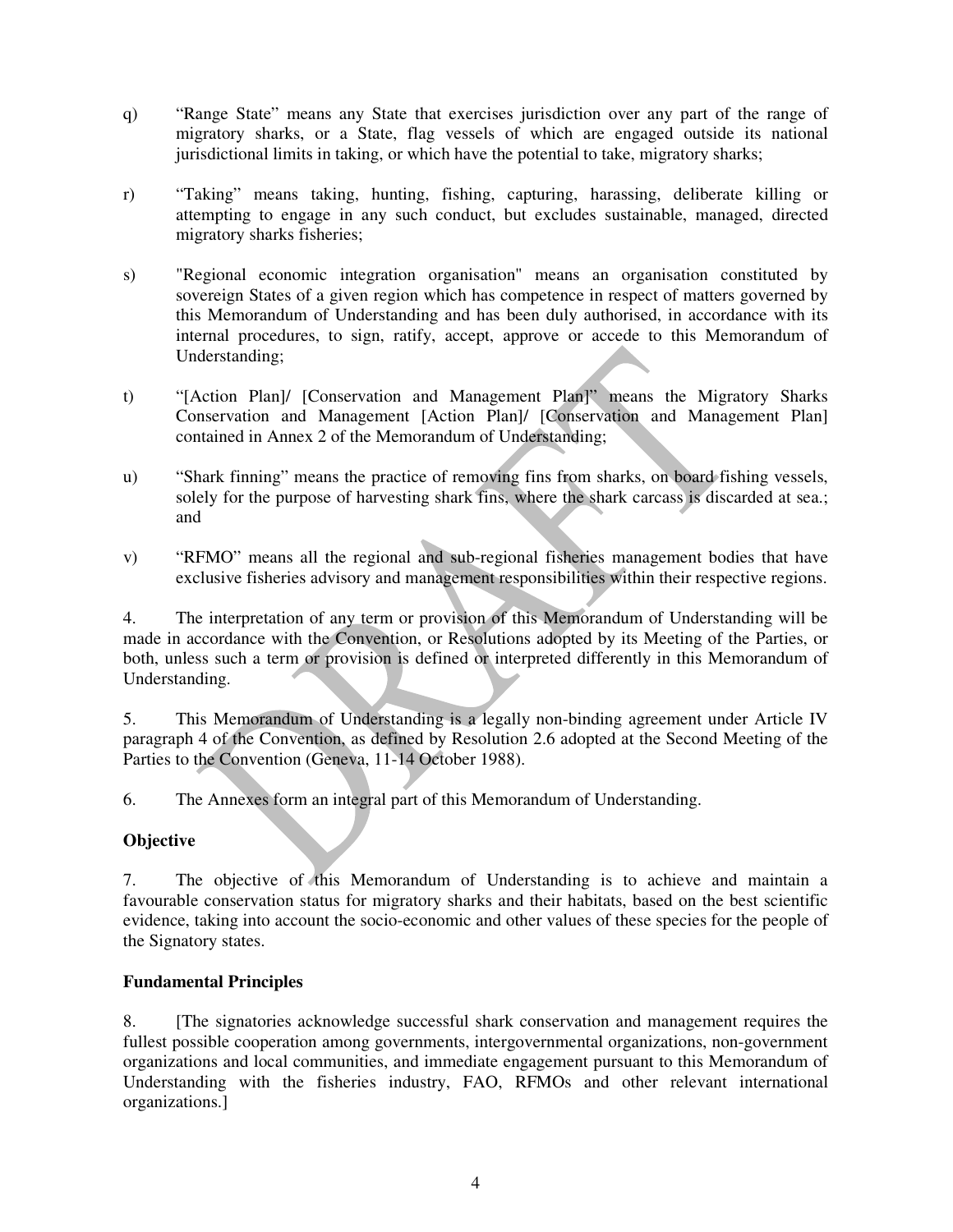9. The Signatories acknowledge the role and the scientific and political actions of states and RFMO/As (Arrangements), as appropriate, (which are responsible for the management of migratory shark [fisheries]/[species]), and the need to strengthen and improve their role.

10. Sharks should be managed to allow for sustainable harvest where appropriate, through conservation and management measures based on the best available scientific information.

11. In implementing the measures given in paragraphs 14-15 the Signatories will apply widely both an ecosystem and a precautionary approach [in a participatory manner]. Lack of scientific certainty [should]/ [is] not [to] be used as a reason for postponing measures to enhance the conservation status of sharks.

12. Signatories should have regard for the general duty to protect the marine environment and therefore should adopt, where necessary, conservation and management measures for minimizing pollution, waste, discards, catch by lost or abandoned gear and other threats [Signatories [are to]/[should] adopt, where necessary, conservation and management measures for minimizing pollution, waste, discards, catch by lost or abandoned gear and other threats, to protect the marine environment].

13. [Signatory States may establish, by mutual consent, bilateral, sub-regional or regional management plans that are consistent with this Memorandum of Understanding.]

## **Conservation and Management Measures**

14. [The Signatories cooperatively will strive to adopt, implement and enforce such legal, regulatory and administrative measures as may be appropriate to conserve and manage migratory sharks and their habitat; and to this end will endeavour through the [Action Plan]/[Conservation and Management Plan] to implement as priorities the following specific measures:

- a. Build research, monitoring, compliance and enforcement capacity globally.
- b. Identify and protect critical shark habitats and migration routes.
- c. Create a standardized species-specific global shark database.
- d. Coordinate stock assessments and research.
- e. Regulate non-consumptive use of sharks including ecotourism.
- f. Prohibit shark finning and actively cooperate through RFMOs to ensure that shark finning does not take place.
- g. Cooperate with the fishing industry.
- h. Conduct studies of shark aggregation, breeding grounds, ecology and behaviour.
- i. Prohibit the taking of species listed in Appendix I of the Convention in accordance with Article III of the Convention.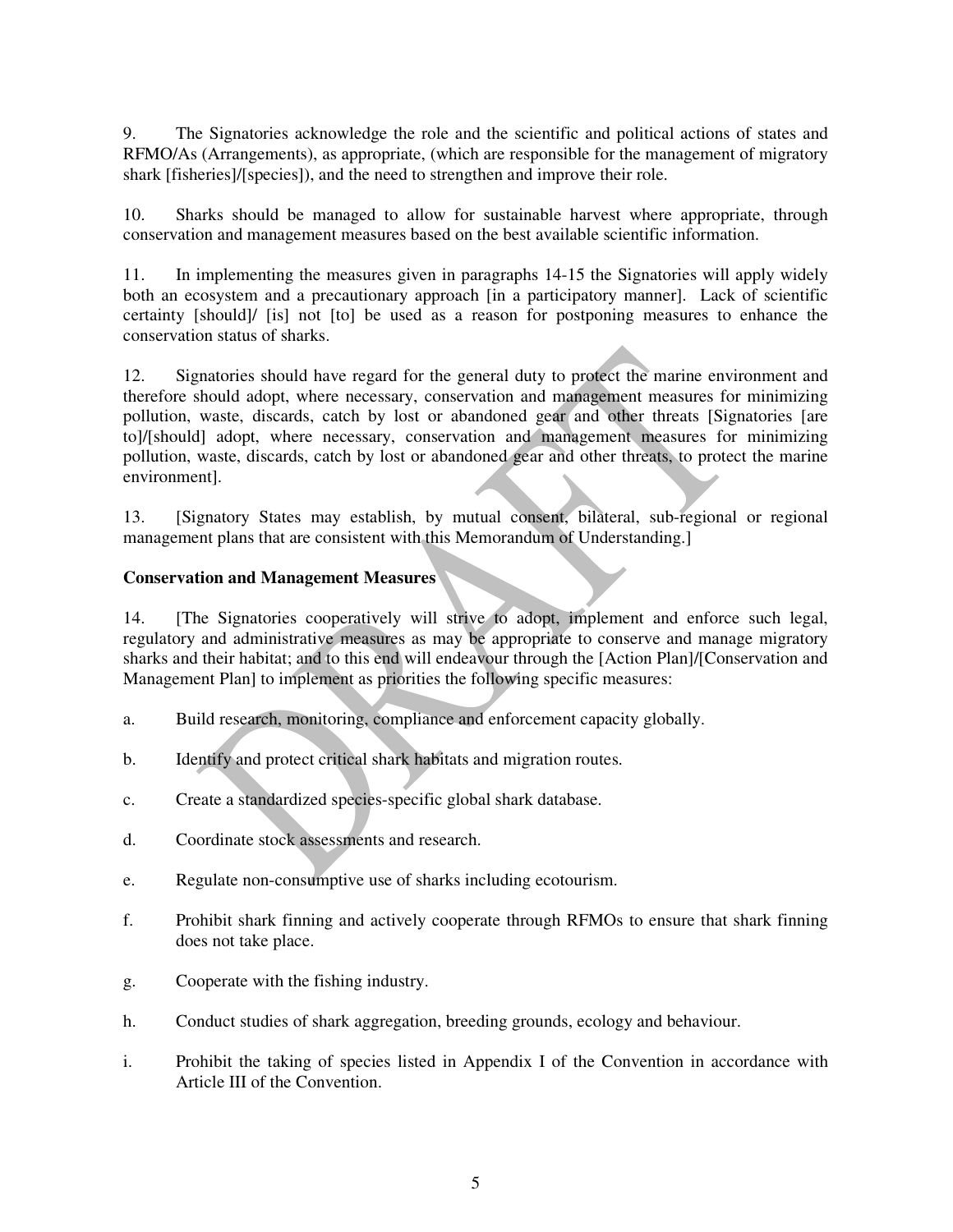- j. Regulate the exploitation of species listed in Appendix II to the Convention.
- k. Encourage relevant bodies to set targets for fish quotas, fishing effort and other restrictions.
- l. Regulate shark by-catch in non-directed fisheries. Note: It is suggested that this paragraph could be deleted as it is covered by j above.
- m. Implement enforcement and compliance measures including observers on fisheries vessels.
- n. Promote shark conservation and wise use globally.
- o. Reduce pollution, marine debris and ship strikes.]

15. The Signatory States recognize that in order to be successful in these endeavours they must also make every effort, as appropriate, to:

- a. Implement, subject to the availability of necessary resources, the [Action Plan]/[Conservation and Management Plan] in Annex 2 of this Memorandum of Understanding.
- b. Cooperate with relevant organisations and recognised experts and so as to facilitate the work conducted in relation to the [Action Plan]/[Conservation and Management Plan].
- c. Engage immediately with the fisheries industry, FAO, RFMOs and other international organizations that deal with fisheries to develop a working relationship, analyze the strengths and weaknesses of current conservation and management initiatives, and involve them in the elaboration and execution of the [Action Plan]/[Conservation and Management Plan].
- d. Promote concrete, actionable conservation recommendations to be carried forward to RFMOs by the nations (states) that are party to both this instrument and the RFMOs.
- e. Facilitate the timely access to and exchange of information necessary to coordinate conservation and management measures.
- f. Ensure development and implementation of NPOA- Sharks under the auspices of the FAOs voluntary IPOA-Sharks.
- g. Take into account, where appropriate, subsistence and customary take of migratory sharks in those States where it is permitted.
- h. Ratify or accede to those international instruments most relevant to the conservation and management of migratory sharks and their habitats in order to enhance the legal protection of migratory shark species.
- i. Formulate, review, revise and harmonise national legislation and regulations, as necessary, relevant to the conservation and management of migratory sharks and their habitats.
- j. Encourage other Range States to sign this Memorandum of Understanding.

## **[Action Plan]/ [Conservation and Management Plan]**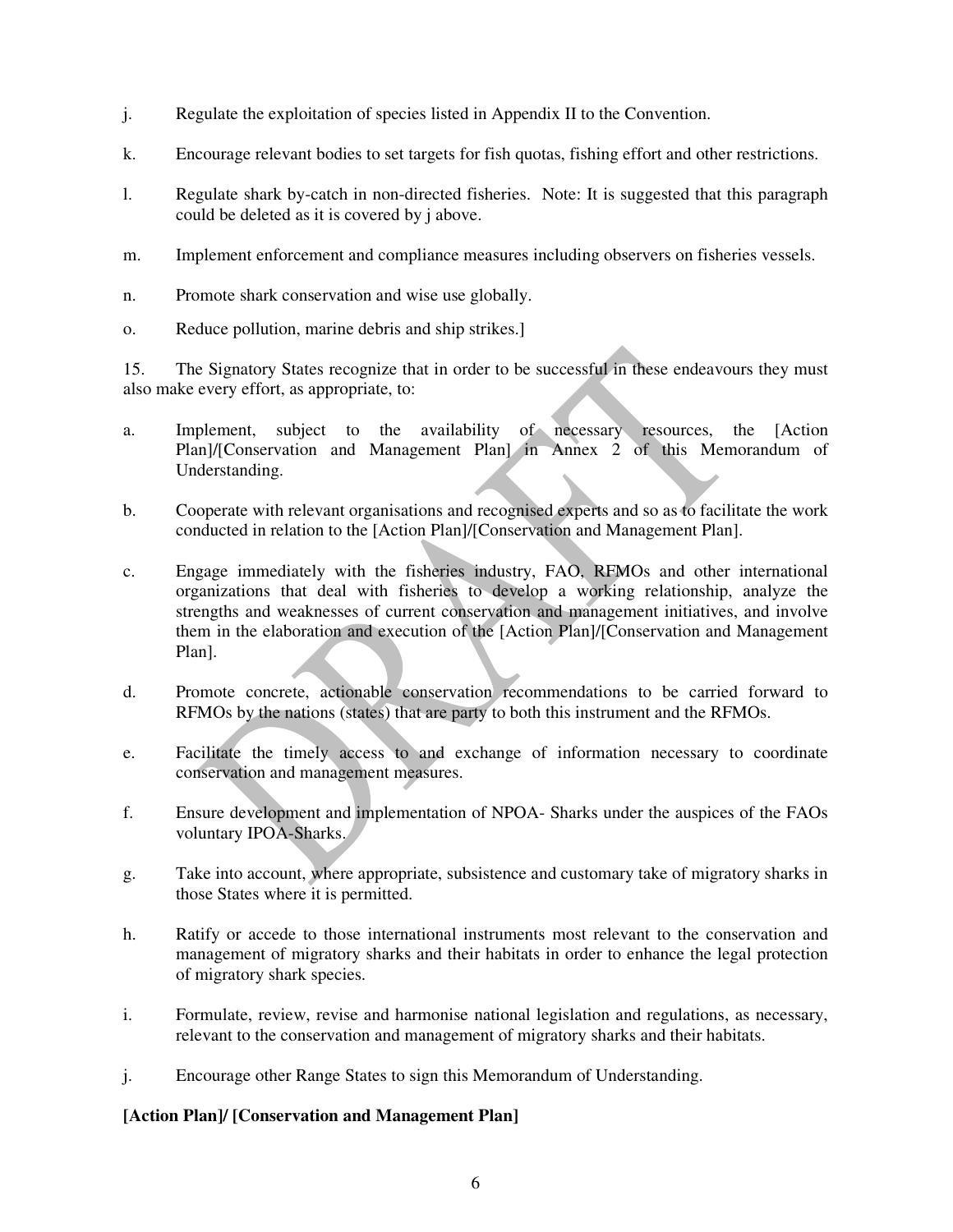16. Annex 2 of this Memorandum of Understanding will have effect as an Action Plan for the achievement of a favourable conservation status for sharks.

17. With due consideration to the capabilities of Signatories to implement these actions, the [Action Plan]/ [Conservation and Management Plan] sets out the activities that Signatories will progressively strive to undertake in relation to sharks, and assigns priorities to these activities, consistent with the conservation and management measures specified above.

18. The Secretariat will if necessary establish a technical and advisory body including representatives from the Convention, CITES, IUCN, FAO and RFMOs to advise the Signatories on the implementation of the [Action Plan]/ [Conservation and Management Plan] until such time as an Advisory Committee is established under this Memorandum of Understanding.

19. Progress in implementing the [Action Plan]/ [Conservation and Management Plan] should be assessed at each ordinary session of the Meeting of the Signatories and the content of the [Action Plan]/ [Conservation and Management Plan] reviewed in light of that assessment.

20. The Meeting of the Signatories should consider and may adopt any proposed amendment to the [Action Plan]/ [Conservation and Management Plan].

## **Implementation, Reporting and Financing**

- 21. Each Signatory State should:
- a) Designate a focal point for communication among Signatory States and for implementing activities under this Memorandum of Understanding and the [Action Plan]/ [Conservation and Management Plan], and communicate the complete contact details of this authority, and any subsequent changes thereto, to the Secretariat.
- b) Provide to the Secretariat a regular national report on the implementation of this Memorandum of Understanding and the [Action Plan]/ [Conservation and Management Plan], the frequency and timing of which will be determined at the first meeting of the Signatory States.
- c) Assess the overall implementation of this Memorandum of Understanding, including the [Action Plan]/ [Conservation and Management Plan], at each ordinary session of the Meeting of the Signatories to be attended by representatives of each of the Signatory States and by persons or organisations technically qualified in shark conservation and management.
- d) Assess at the first meeting of Signatory States, and review periodically, the need for and possibilities of obtaining financial resources, as well as the establishment of a special fund or funds for purposes such as contributing towards any expenses required to operate the Secretariat, for activities carried out by the Secretariat at the request of Signatories, and for assisting the Signatory States to carry out their responsibilities under this Memorandum of Understanding.
- e) Endeavour to finance, from national and other sources, the implementation within their jurisdictions of the measures necessary for the conservation of sharks. In addition they will endeavour to assist each other in the implementation and financing of the activities under the [Action Plan]/ [Conservation and Management Plan].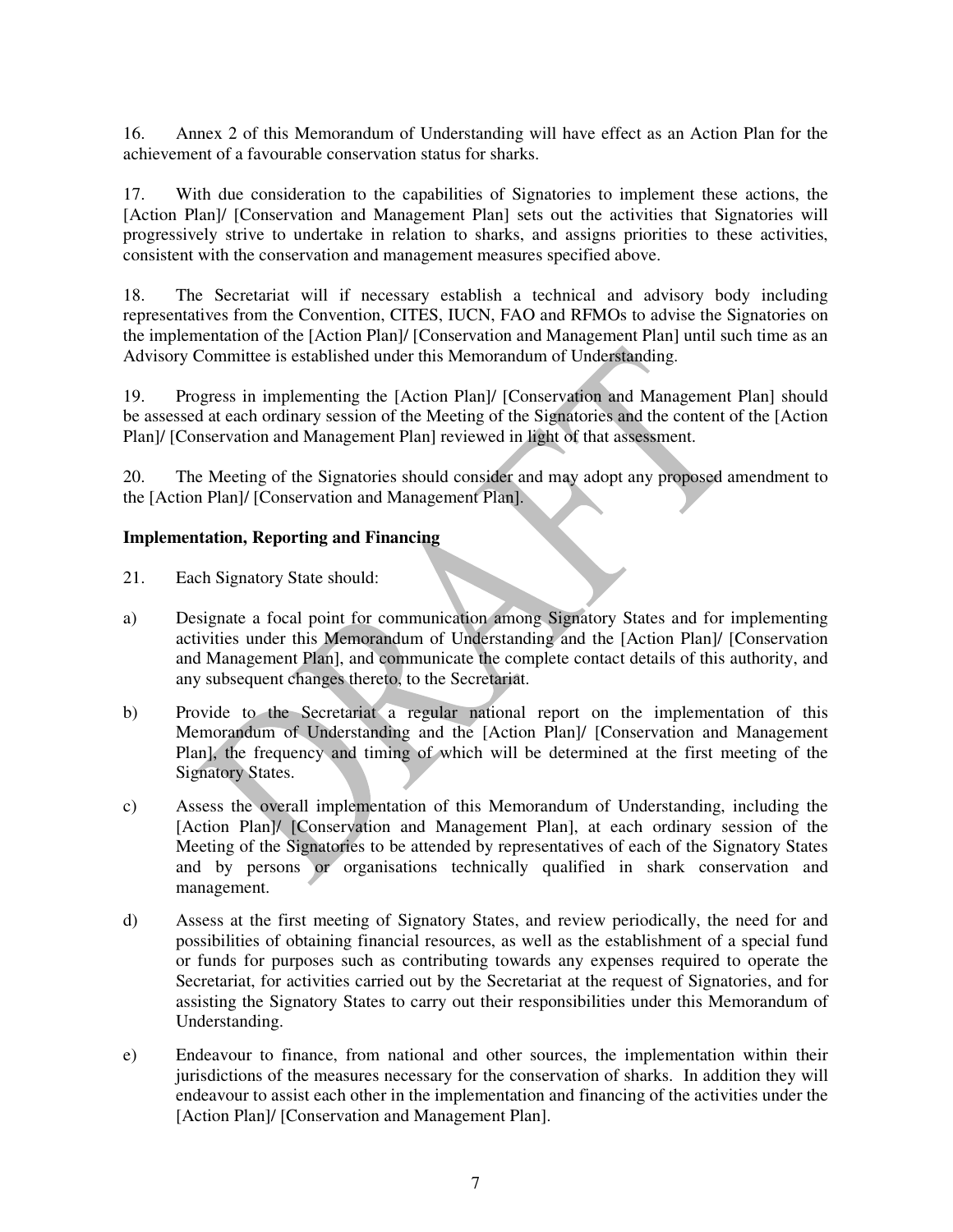22. In order to build capacity, the Signatories will endeavour to provide training, technical and financial support on a multilateral or bilateral basis to assist developing countries in implementing the provisions of this Memorandum of Understanding. No surcharge will be levied on the costs of such training, technical or financial support to meet administrative overheads of the Secretariat or any organisation providing services to it.

23. A fund may be established to meet expenses related to the participation of developing countries at sessions of the Meeting of the Signatories and the Advisory Committee. This does not preclude such expenses being met by other arrangements, bilateral or otherwise.

## **Meeting of the Signatories**

24. The Meeting of the Signatories will be the decision-making body of this Memorandum of Understanding. The Convention Secretariat will convene the first Meeting of the Signatories not later than one year after the date of the entry into force of this Memorandum of Understanding. The Meeting of Signatories should decide on the frequency of its meetings thereafter.

25. At its first session, the Meeting of the Signatories should adopt its own rules of procedure governing, among other matters, the attendance and participation of observers, and make provision for transparency in the activities relating to the Memorandum of Understanding and timely access to the records and reports relating to the Memorandum of Understanding. Such rules should not be unduly restrictive. The first session should [create facilities for a Secretariat]/[ensure that Secretariat functions are provided]/[also establish a Secretariat] and set up an Advisory Committee.

26. Any State not a Signatory to the Memorandum of Understanding, the United Nations, any specialised Agency of the United Nations, any regional economic integration organisation, and any secretariat of relevant international conventions, particularly those concerned with the conservation and management of marine living resources or conservation and management of sharks, may participate as observers at the first session of the Meeting of the Signatories and its subsidiary bodies. For future sessions, such participation should be subject to the rules of procedure.

27. Any relevant scientific, environmental, cultural, fisheries or technical body concerned with the conservation and management of marine living resources or the conservation and management of sharks, may participate as an observer at the first session of the Meeting of the Signatories and its subsidiary bodies. For future sessions, such participation should be subject to the rules of procedure.

28. The Meeting of the Signatories may require any information relevant to the effective functioning of this Memorandum of Understanding to be supplied to the Signatories by way of the Secretariat.

29. At each of its ordinary sessions, the Meeting of the Signatories will consider making amendments to Annex I [based on]/[having regard to] any changes to Appendix I or II of the Convention. The meeting will also consider reports, advice and information from any of its subsidiary bodies; consider actual and potential changes in the conservation status of sharks and the habitats important for their survival, as well as the factors that affect them; review any difficulty encountered in the implementation of this Memorandum of Understanding including financial matters; deal with any matters relating to the Secretariat, the Advisory Committee and the membership; adopt a meeting report to be communicated to the Signatories to this Memorandum of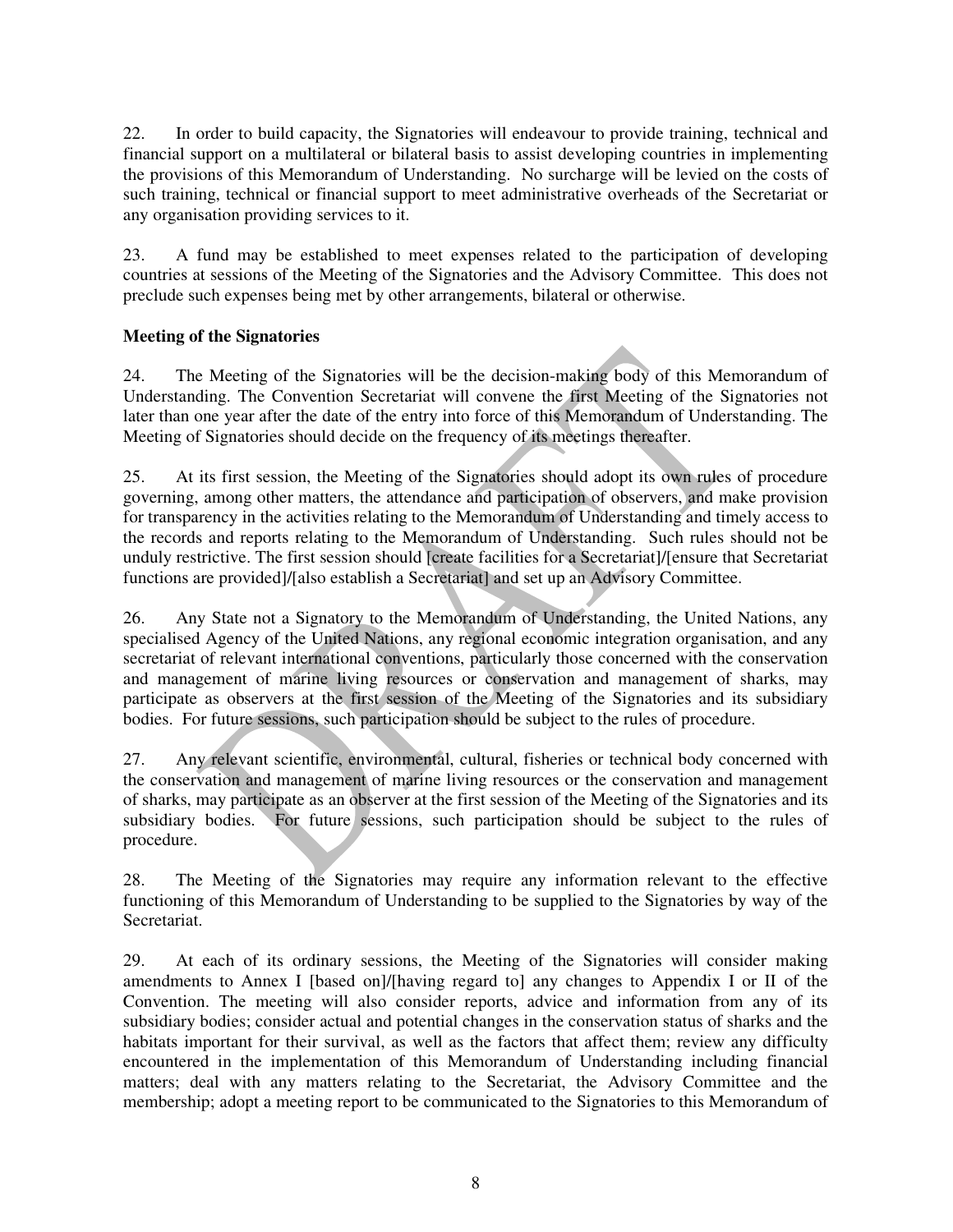Understanding and to the Conference of the Parties of the Convention; and determine the time and venue of its next session.

30. At any of its sessions, the Meeting of the Signatories may amend the rules of procedure; make such recommendations as it deems necessary or appropriate; adopt measures to improve the effectiveness of this Memorandum of Understanding; adopt measures to improve the effectiveness of emergency response measures; consider and decide upon proposals to amend this Memorandum of Understanding; consider species covered by this Memorandum of Understanding; amend the [Action Plan]/ [Conservation and Management Plan]; establish such subsidiary bodies as it deems necessary to assist in the implementation of this Memorandum of Understanding, in particular for coordination with bodies established under other relevant international treaties; vary any time limits set in this Memorandum of Understanding for the submission of documents or otherwise; and decide on any other matter relating to the implementation of this Memorandum of Understanding.

31. At every session of the Meeting of the Signatories, it should review the effectiveness of the Secretariat in facilitating the achievement of the objectives of this Memorandum of Understanding. The previous session of the Meeting of the Signatories should agree the Terms of Reference for the review.

## **Advisory Committee**

32. The first Meeting of the Signatories should establish an Advisory Committee, comprising persons qualified as experts in migratory shark conservation science and management to:

- a) provide expert advice and information to the Secretariat and the Signatories on conservation and management of migratory sharks and on other matters in relation to the Agreement;
- b) conduct scientific assessments of the conservation status of shark populations listed in Annex 1;
- c) advise on the development and coordination of international research and monitoring programmes, and make recommendations to Meetings of the Signatories concerning further research to be carried out;
- d) facilitate the exchange of scientific and management information, and techniques and new initiatives promoting the conservation of sharks amongst Signatories;
- e) make recommendations to the Meetings of the Signatories concerning the [Action Plan]/ [Conservation and Management Plan] and implementation of the Agreement;
- f) prepare for each ordinary session of the Meeting of the Signatories a report on its activities, which be submitted to the Agreement Secretariat not less than one hundred and twenty days before the session of the Meeting of the Signatories, and with copies to be circulated forthwith by the Agreement Secretariat to the Signatories; and
- g) carry out any other tasks referred to it by Meetings of the Signatories.

33. Each Signatory should be entitled to appoint one member to the Advisory Committee. The Advisory Committee should elect a Chair and Vice-chair and establish its own rules of procedure. Each Committee member may be accompanied at meetings of the Signatories by one or more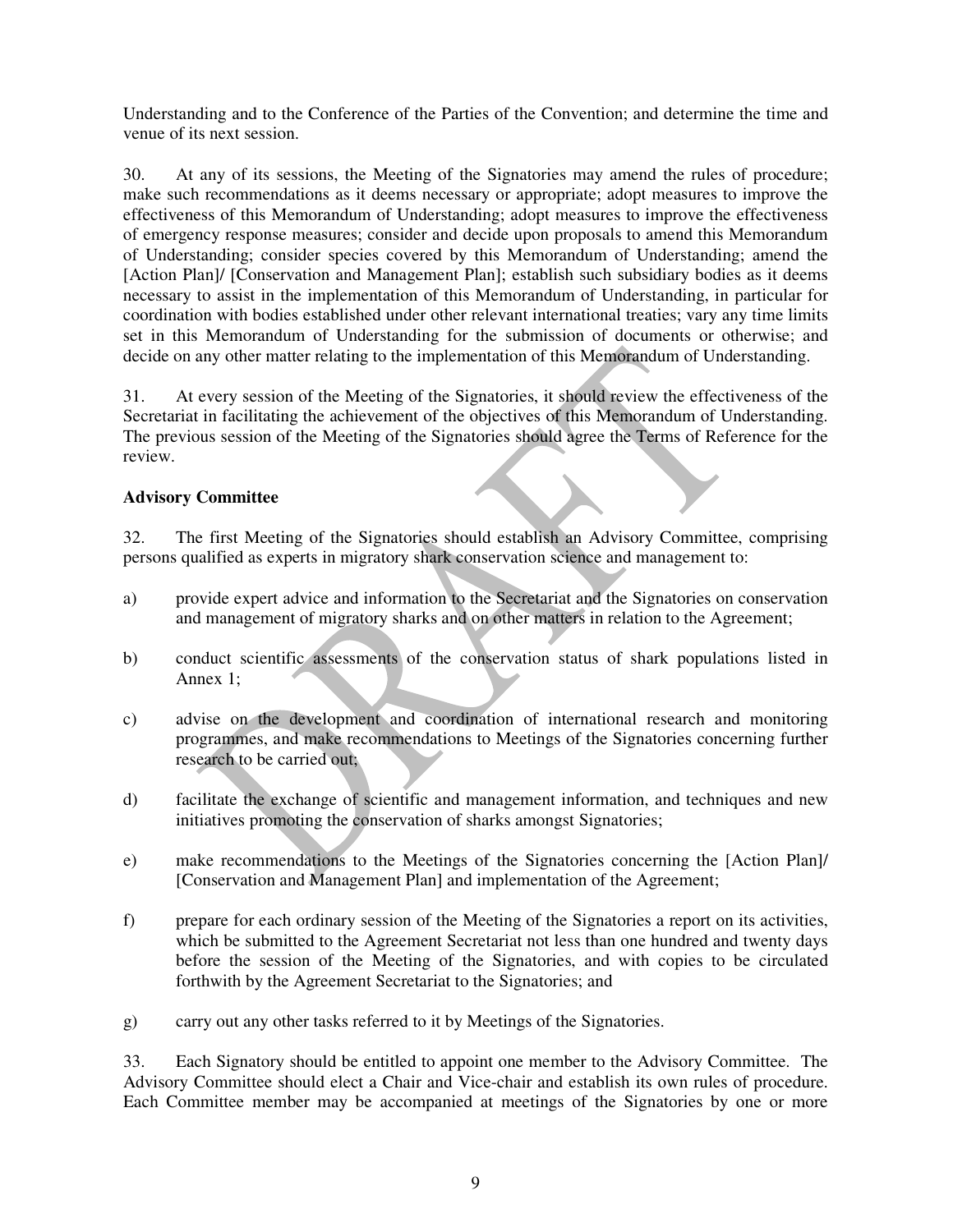advisers. The Advisory Committee may invite other experts to attend its meetings, and may establish working groups as necessary to undertake specific tasks.

34. Unless a Meeting of the Signatories decides otherwise, meetings of the Advisory Committee should be convened by the Agreement Secretariat in conjunction with each ordinary session of the Meeting of the Signatories and at least once between ordinary sessions of the Meeting of the Signatories.

## **Emergencies**

35. Where in the opinion of the Meeting of Signatories or the Advisory Committee an emergency has arisen which requires the adoption of immediate measures to avoid deterioration of the conservation status of one or more species of shark, either body may request the Agreement Secretariat to convene urgently a Meeting of the Signatories concerned. These Signatories should meet as soon as possible thereafter to establish rapidly a mechanism to give protection to the species identified as being subject to a particularly adverse threat or threats. Where a recommendation has been adopted at such a meeting, the Signatories concerned should inform each other, other Signatories and the Agreement Secretariat of the recommendation and the measures they have taken to implement it, or of the reasons why the recommendation could not be implemented.

## **Secretariat**

- 36. The Signatories to this Memorandum of Understanding agree:
- a. A Secretariat should be established, based in an appropriate organisation or institution, to be decided by consensus at the first meeting of the Signatory States, to assist in the administration and implementation of this Memorandum of Understanding by coordinating, communicating, facilitating and reporting on relevant activities and events, and performing such other functions as may be assigned by the Signatory States.
- b. The Convention Secretariat should act as the interim Secretariat to this Memorandum of Understanding until a permanent Secretariat is established and may, subject to the availability of resources, use the services of any reliable organisation to support the coordination of this Memorandum of Understanding.
- 37. The functions of the Secretariat should include:
- a. to arrange and service the sessions of the Meeting of the Signatories as well as the meetings of the Advisory Committee;
- b. to execute the decisions addressed to it by the Meeting of the Signatories;
- c. to promote and coordinate activities under the Memorandum of Understanding and [Action Plan]/ [Conservation and Management Plan], in accordance with decisions of the Meeting of the Signatories;
- d. to liaise with non-Party Range States, shark fishing States, shark trading States, and regional economic integration organisations and to facilitate coordination between Parties and non-Party Range States, shark fishing States, shark trading States, and international and national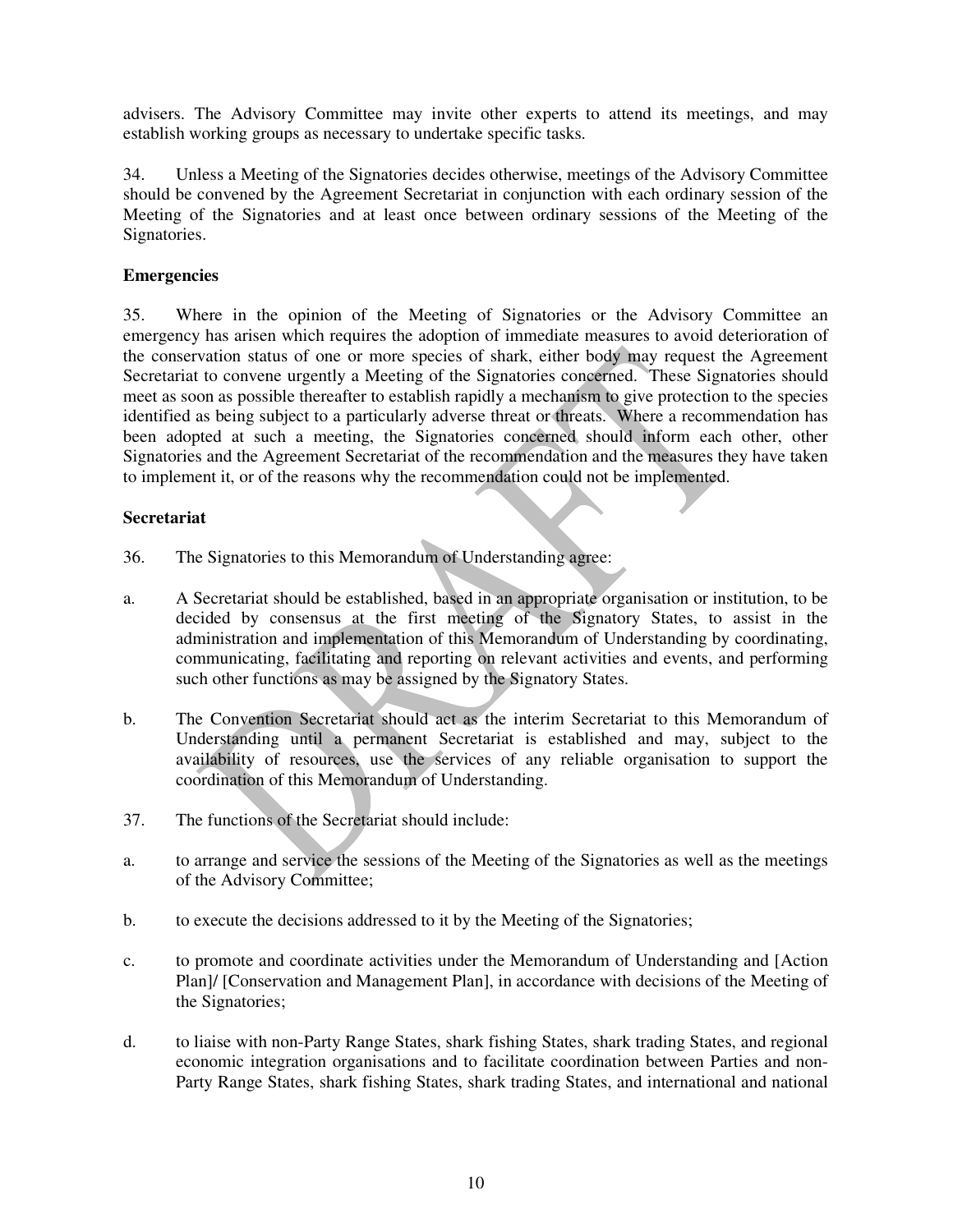organisations and institutions whose activities are directly or indirectly relevant to the conservation, including the protection and management, of migratory shark species;

- e. to make available to the Signatory States the national implementation reports received and prepare a periodic review of progress made to implement the Memorandum of Understanding and the [Action Plan]/ [Conservation and Management Plan];
- f. to propose for approval a process for the assessment by Signatories of progress made to implement the Memorandum of Understanding and the [Action Plan]/ [Conservation and Management Plan], including who would conduct the assessment and how it would be carried out;
- g. to invite the attention of the Meeting of the Signatories to other matters pertaining to the objectives of this Memorandum of Understanding;
- h. to provide to each ordinary session of the Meeting of the Signatories a report on its work;
- i. to provide to each ordinary session of the Meeting of the Signatories an overview report based on all the information at its disposal pertaining to sharks;
- j. to administer the budget for the Memorandum of Understanding;
- k. to provide information to the general public concerning the Memorandum of Understanding and its objectives, and promote the objectives of this Memorandum of Understanding;
- l. to develop a system of performance indicators to measure the effectiveness and efficiency of the Secretariat and report to each ordinary session of the Meeting of the Signatories in terms of these;
- m. to collate and distribute as appropriate information provided by Signatories to the Secretariat;
- n. to support countries in search of financial resources to implement this agreement; and
- o. to perform such other functions as may be entrusted to it by or under this Memorandum of Understanding.

## **Cooperation with other bodies**

38. The Signatories, recognizing their duty and responsibility as Signatories to this instrument to facilitate coordination and cooperation with other instruments to which they are also a party, should promote the objectives of this Memorandum of Understanding and develop and maintain coordinated and complementary working relationships with all relevant international, regional and sub-regional bodies, including those concerned with the conservation and management of shark species and other marine living resources, particularly the FAO and RFMOs.

39. The Secretariat should consult and cooperate, where appropriate, with: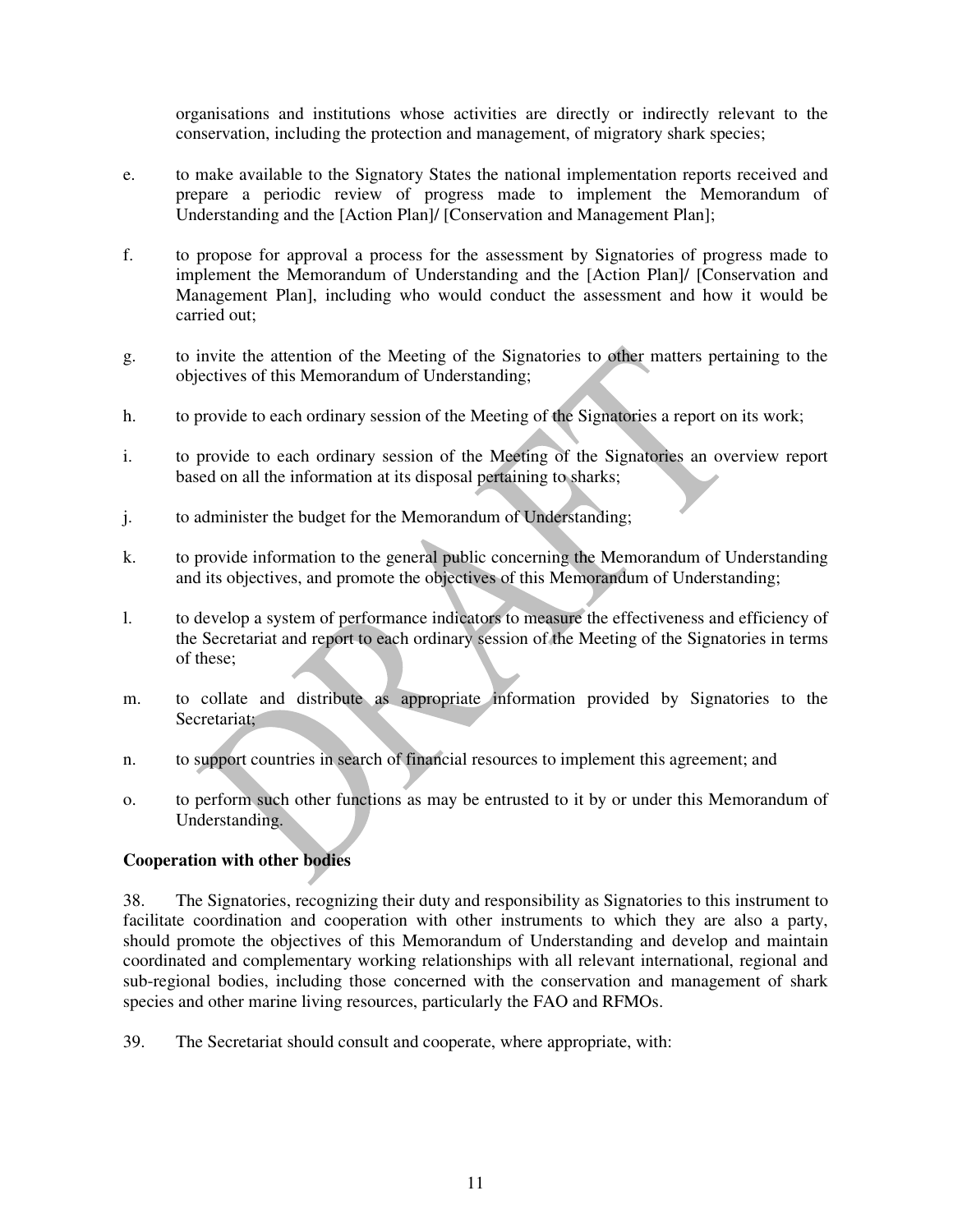- a. the Convention Secretariat and the bodies responsible for secretariat functions under other agreements concluded pursuant to Article IV (3) and (4) of the Convention that are relevant to sharks;
- b. The Secretariats of relevant RFMOs;
- c. the secretariats of other relevant conventions, in particular the Convention on International Trade in Endangered Species (CITES) and the Convention on Biological Diversity (CBD) [and the Commission for the Conservation of Antarctic Marine Living Resources (CCAMLR)], and international instruments in respect of matters of common interest; and
- d. other organisations or institutions with competence in the field of conservation of sharks, as well as in the fields of research, education and raising awareness.

40. The Secretariat will enter into arrangements, with the approval of the Meeting of the Signatories, with other organisations and institutions as may be appropriate.

41. The Secretariat should consult and cooperate with these bodies in exchanging information and data, and may, with the consent of the Chair of the Advisory Committee, invite these bodies to send observers to relevant meetings.

## **Effect of this Agreement on International Conventions and Legislation**

42. The provisions of this Memorandum of Understanding do not affect the rights and obligations of any Signatory deriving from existing international treaties, conventions or agreements.

43. The provisions of this Memorandum of Understanding in no way affect the right of any Signatory to maintain or adopt, at the national level, stricter measures for the conservation of sharks.

## **Other Provisions**

44. This Memorandum of Understanding is open for signature by the Range States and regional economic integration organisations of the shark species listed in Annex I of this Memorandum of Understanding.

45. This Memorandum of Understanding will take effect on the first (last) day of the month following the date (month) on which there are at least [10] Range State signatures.

46. It will take effect for each subsequent Signatory on the first (last) day of the month following the date (month) of signature by that Signatory.

47. This Memorandum of Understanding will remain open for signature indefinitely at the seat of the CMS Secretariat and will remain in effect indefinitely subject to the right of any Signatory State to terminate its participation by providing one year's written notice to all other signatories.

48. Non-range states, inter-governmental and international and national non-government organizations may associate themselves with this Memorandum of Understanding through their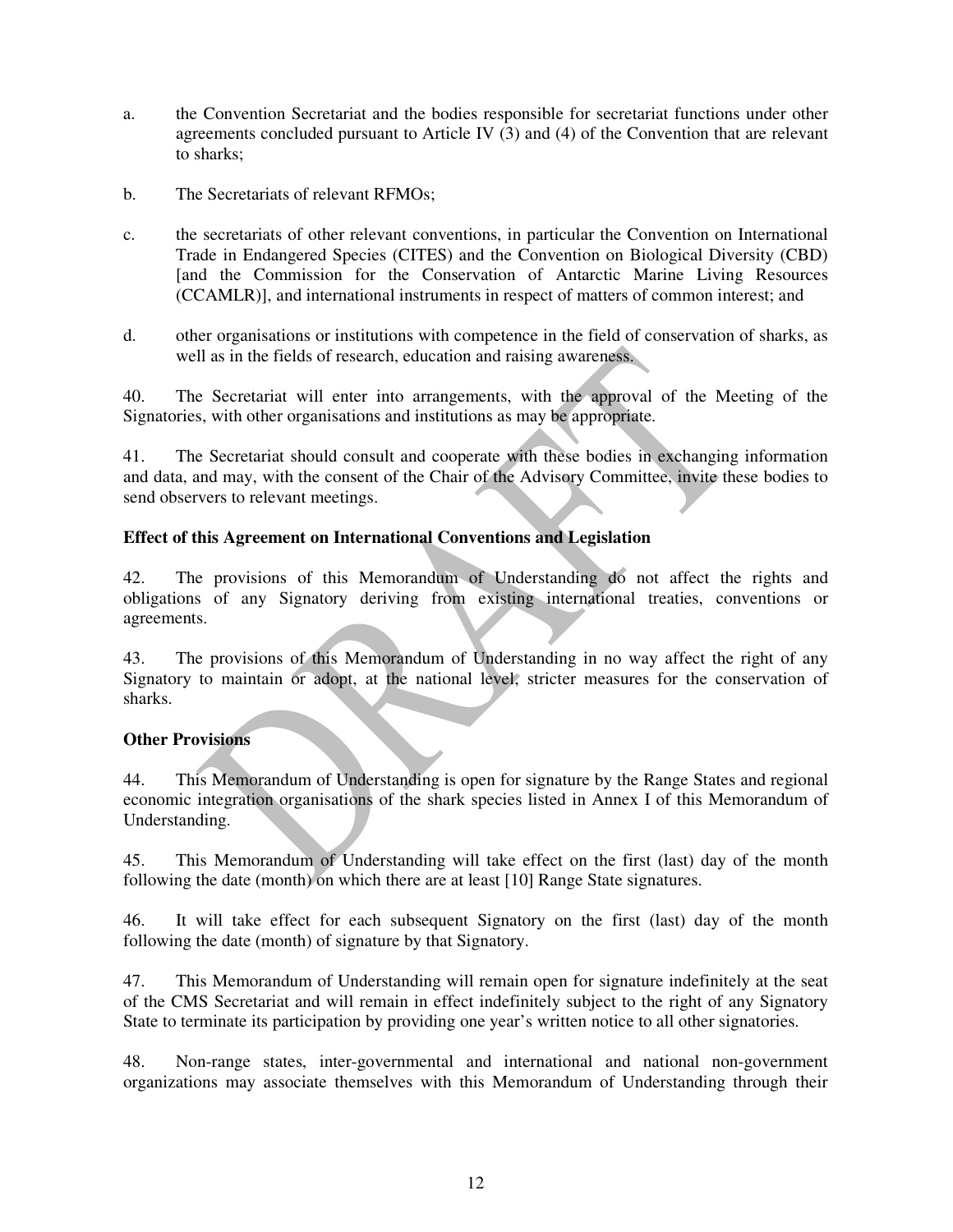signatures as cooperating partners, in particular with respect to the implementation of the [Action Plan]/ [Conservation and Management Plan].

49. The Convention Secretariat should be the Depositary for this Memorandum of Understanding.

50. The Memorandum of Understanding, including the Annexes, may be amended by a consensus of Signatory States.

51. The original text of this Memorandum of Understanding in the English, French, German, Russian and Spanish languages will be deposited with the CMS Secretariat, which should act as the Depositary. In the event of any discrepancies, the English version will be considered definitive. The working language for all matters related to this Memorandum of Understanding will be English, [Spanish and French].

Done at ………….this………day of ……………………..2008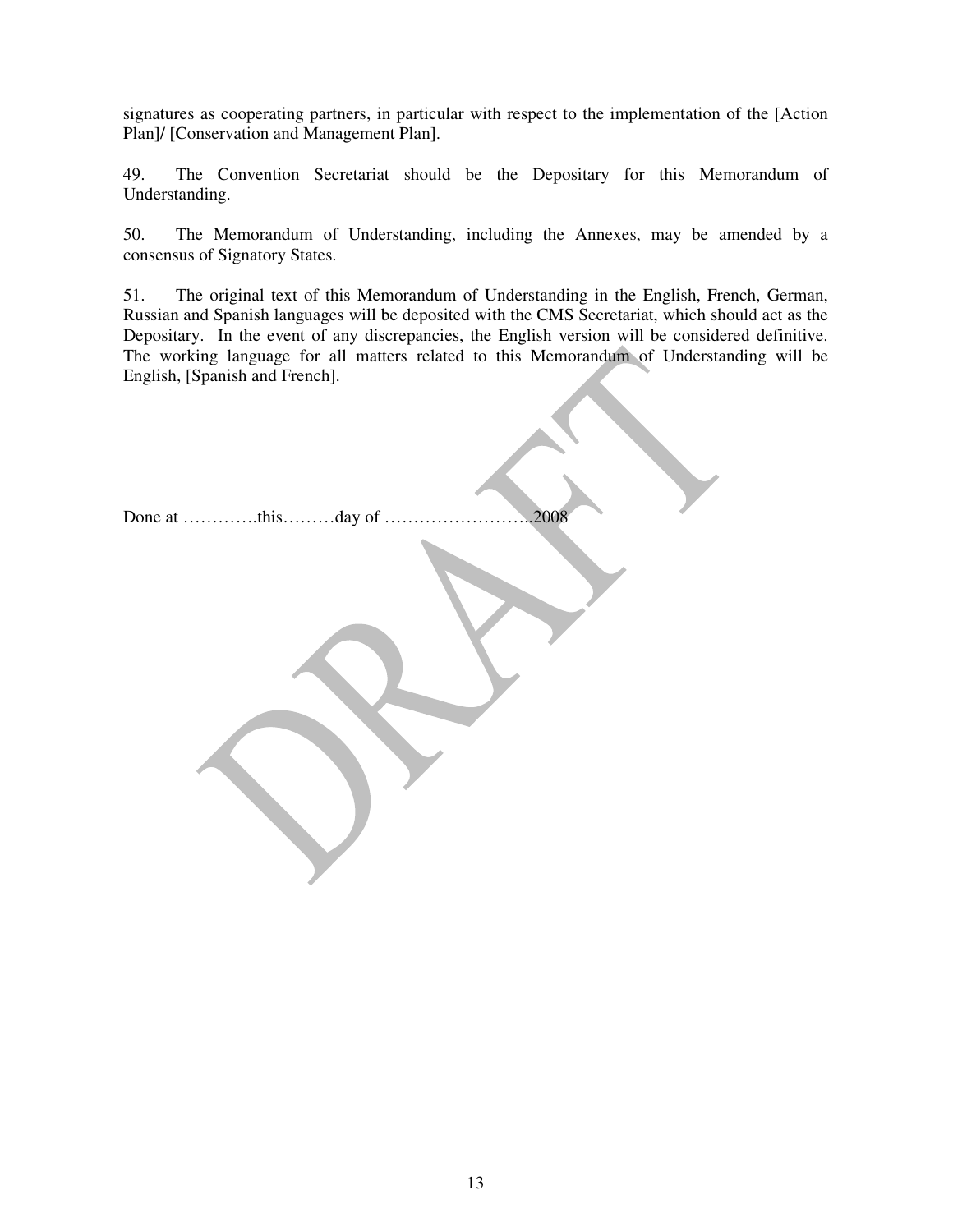# **Annex 1: List of species covered by this agreement and their ranges**

| Rhincodontidae | Rhincodon typus                                       |
|----------------|-------------------------------------------------------|
| Cetorhinidae   | Cetorhinus maximus                                    |
| Lamnidae       | Carcharodon carcharias                                |
|                | $[$ Isurus oxyrinchus $]$                             |
|                | [Isurus paucus]                                       |
|                | [Lamna nasus]                                         |
| Squalidae      | [Squalus acanthias (Northern Hemisphere populations)] |
|                |                                                       |
|                |                                                       |

**Annex 2: Migratory sharks conservation and management plan**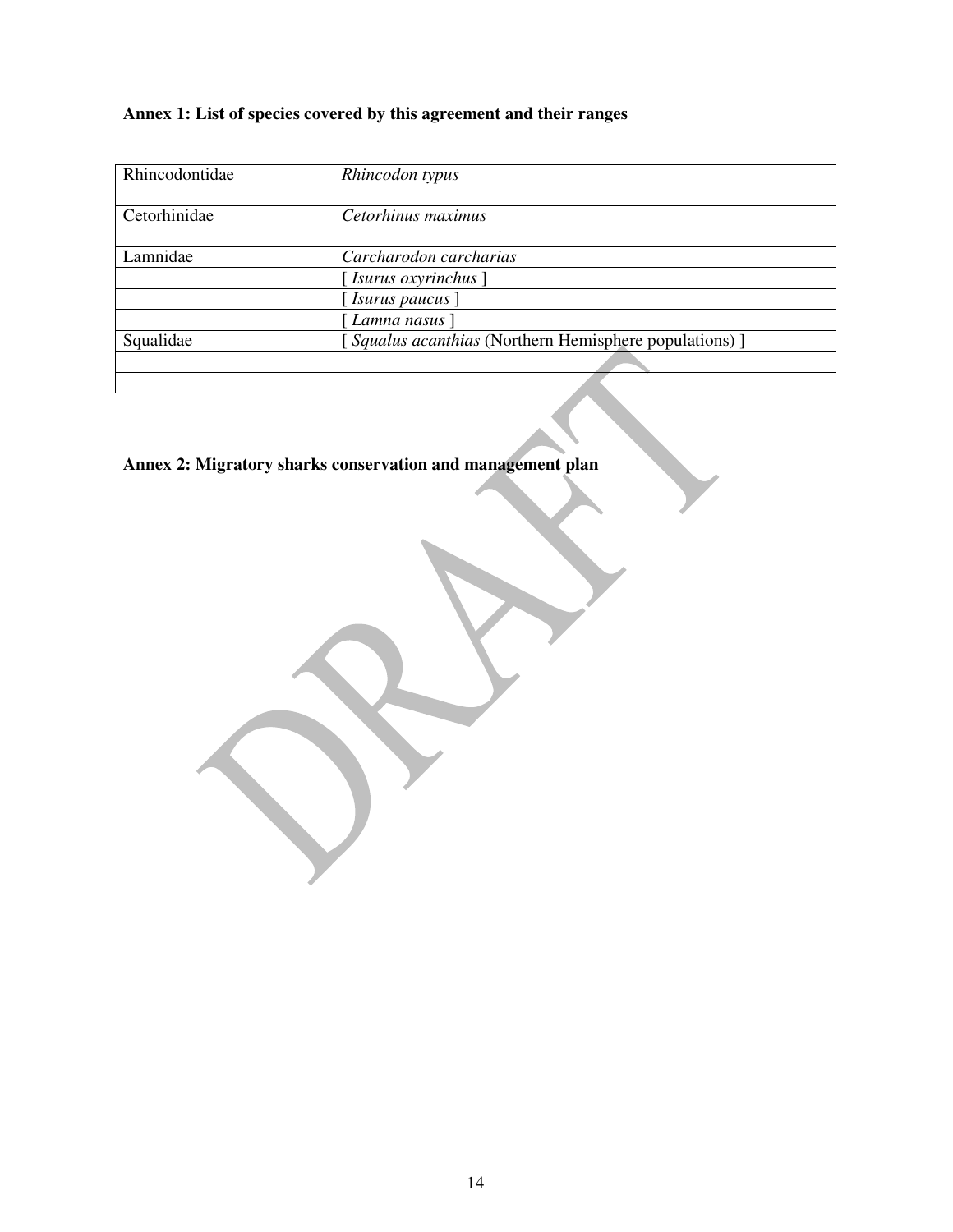## **STATEMENT ON THE OUTCOME OF THE MEETING**

1. The second official inter-governmental meeting concerning international co-operation on migratory sharks under the Convention on Migratory Species (CMS) took place on 6-8 December 2008 at FAO, Rome, and was convened by the CMS Secretariat.

2. 51 representatives of shark Range States attended the meeting, together with other relevant bodies including FAO, RFMOs, IUCN Species Survival Commission, NGOs, and advisers such as the Chairman of the CMS Scientific Council (ScC) and the CMS Appointed Councillor for Fish (ScC). Chile was elected as Chair of the meeting, and Philippines as Vice-Chair.

3. Following presentations by IUCN and FAO, and a summary report of progress made at the first meeting in the Seychelles (11-13 December 2007), the meeting considered possible texts for a CMS instrument on sharks under Article IV of the Convention, which had been refined in an intersessional group.

- 4. The main progress made in negotiations was as follows:
	- (i) there was a consensus amongst states present that the shark instrument should be a Memorandum of Understanding, in non-binding form;
	- (ii) two states did support a binding agreement but agreed to work with the other participants towards a non-binding Memorandum of Understanding within the next year;
	- (iii) the MoU should definitely apply to the 3 species of the Basking, Great White and Whale Sharks. Four further species listed on Appendix II of the Convention at CMS COP9 should also be considered for inclusion in the MoU. A final decision on this will be taken at the next negotiating meeting ("SHARKS III");
	- (iv) new wording was tentatively agreed for the objective of the MoU: "*The objective of this Memorandum of Understanding is to achieve and maintain a favourable conservation status<sup>1</sup> for migratory sharks<sup>2</sup> and their habitats, based on the best scientific evidence, taking into account the socio-economic and other values of these species for the people of the Signatory states."*;
	- (v) a contact group prepared revised text for the Fundamental Principles of the MoU. A final decision to confirm, omit or amend this text will be taken at SHARKS III;
	- (vi) a contact group concluded that the text on Conservation and Management Measures should be transferred to act as the framework for the Action Plan, now named "Conservation and Management Plan"(CMP). This is subject to confirmation at SHARKS III;
	- (vii) a series of amendments was also made to other paragraphs of the draft MoU;
	- (viii) the meeting established an open-ended Inter-Sessional Drafting Group under the chairmanship of the USA to prepare a draft CMP by the end of July 2009, in liaison with other bodies such as FAO, IUCN and the CMS Scientific Council;
	- (ix) the meeting accepted an offer by the Philippines to host further meetings of the Inter-Sessional Drafting Group and SHARKS III in 2009;
	- (x) the common objective is to complete an instrument on migratory sharks so that it can be opened for signature before the end of 2009.

-

As defined in this Memorandum of Understanding (MoU).

<sup>2</sup> .e. those sharks covered by the MoU; see paragraph 4) (iii) above.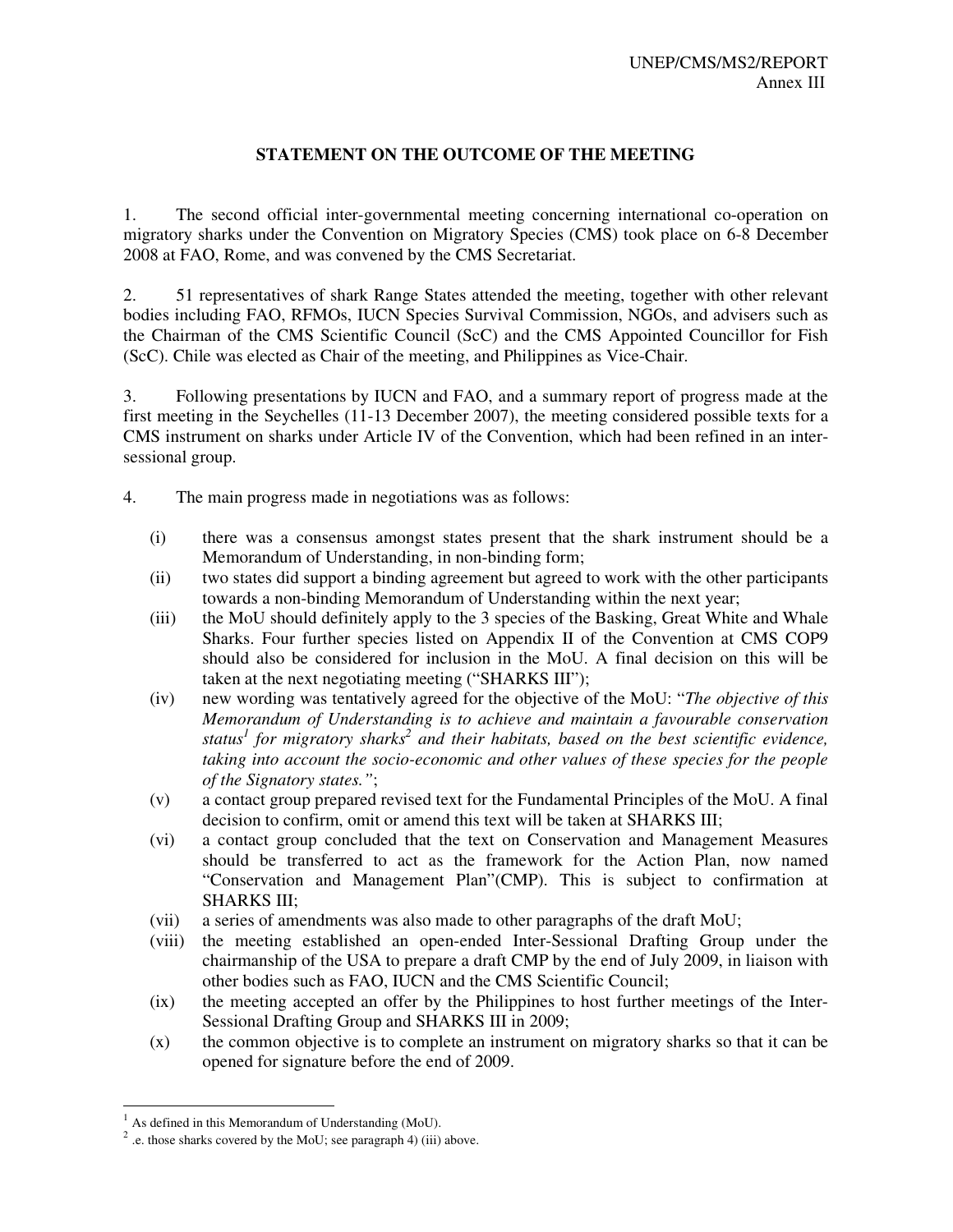

# **SECOND MEETING ON INTERNATIONAL COOPERATION ON MIGRATORY SHARKS UNDER THE CONVENTION ON MIGRATORY SPECIES**

*Rome, Italy, 6-8 December 2008*

UNEP/CMS/MS2/REPORT Annex IV

## **LIST OF PARTICIPANTS**

## **ALGERIA**

Ms. Ouahida Boucekkine Sous Directrice de la chasse – Faune et des activités cynégétiques Direction Général des forêts Chemin Doudou Mokhtar, BP 232 Ben Aknoun Alger Algeria Tel: +21321915282 Fax: +213-21-91-53-06 Email: Cynegetique\_2@yahoo.fr

## **ANGOLA**

Mr. Carlos Amaral Counsellor Alternate Permanent Representative to FAO Via Druso, 39 00184 Roma Italy Tel: (39 06) 77254299 Fax: (+39 06) 77590009 E-mail: camarla@tiscali.it

## **ANTIGUA AND BARBUDA**

Mr. Clarence Pilgrim Permanent Secretary Ministry of Agriculture, Lands, Marine Affairs and Agro-Industry, Indipendence Avenue St. John's Antigua Antigua and Barbuda Tel: (+1 268) 4621213 Fax: (+1 268) 4626104 E-mail: moa\_gov\_ag@yahoo.com; clarencepilgrim@gmail.com

## **ARGENTINA**

Ms. Corina Lehmann Consejero de Embajada Dirección General de Asuntos Ambientales Ministerio de Relaciones Exteriores, Comercio Internacional y Culto Esmeralda 1212 Buenos Aires Argentina Tel: (+54 11) 48197414 Fax: (+54 11) 48197413 Email: leh@mrecic.gov.ar

Mr. Sergio Goldfeder Secretaría de Ambiente y Desarrollo Sustentable San Martín 459 1004 Buenos Aires Argentina Tel: (+54) 11 4348 8379 Fax: (+ 54) 11 4348 8554 E-mail: sgoldfeder@ambiente.gov.ar

## **AUSTRALIA**

Mr. Franco Alvarez Taskforce Leader Commonwealth Department of the Environment, Water, Heritage and the Arts GPO Box 787 Canberra Act 2601 Australia Tel: +61 6 274 1273 Fax: +61 2 6274 9374 E-mail: franco.alvarez@environment.gov.au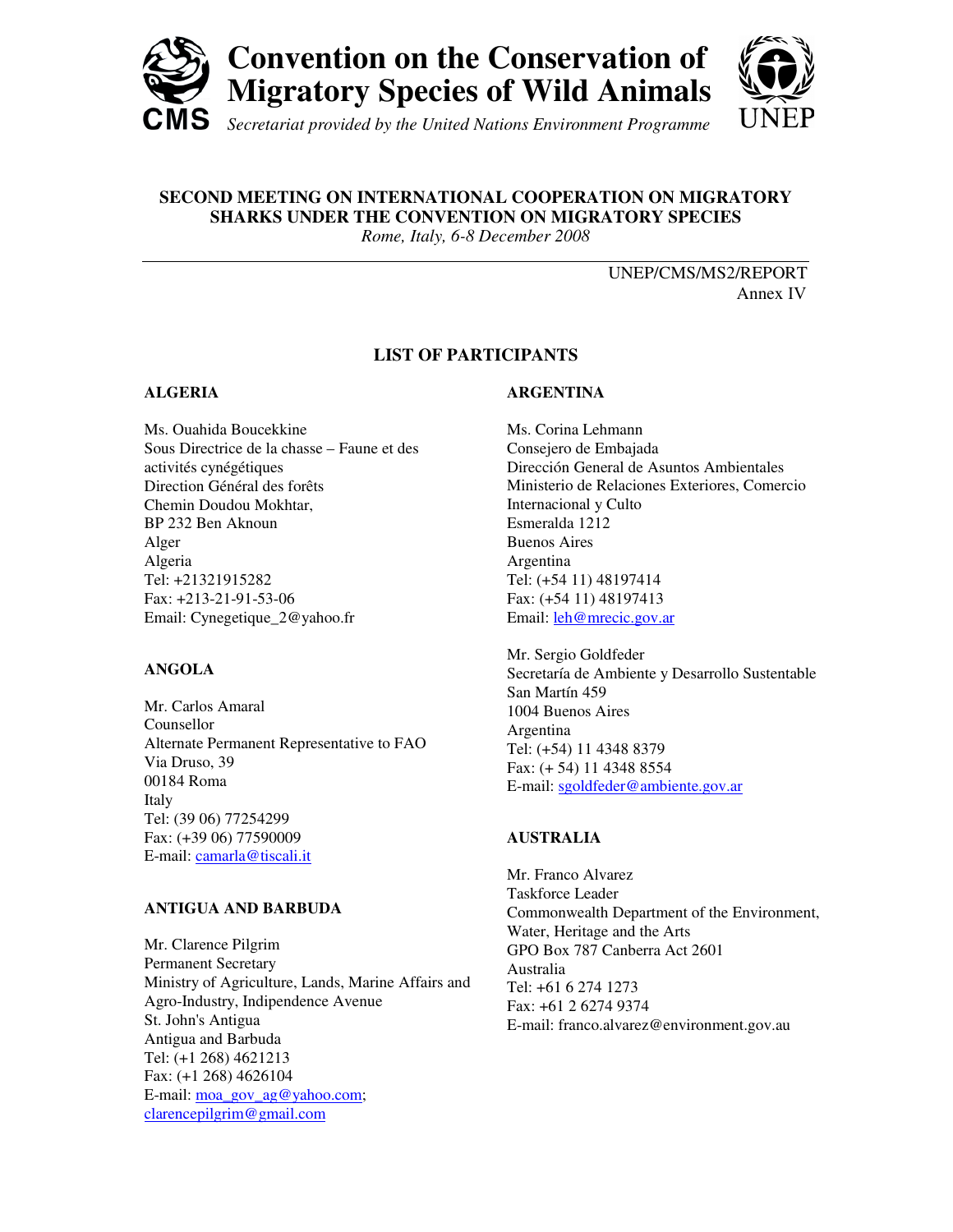Mr. Glen Ewers Senior Policy Officer Commonwealth Department of the Environment, Water, Heritage and the Arts GPO Box 787 Canberra Act 2601 Australia Tel: +61 6 274 2575 Fax: +61 2 6274 9374 E-mail: glen.ewers@environment.gov.au

Ms. Danielle Annese-Arenas Program Manager PO Box 439 Avalon NSW 2107, Australia Tel: +61 2 9973 1728 Fax: +61 2 9973 1729 E-mail: danielle@hsi.org.au

### **BANGLADESH**

Mr. Bikram Roy Scientific Officer Marine Fisheries Survey Management Unit C.G.O Building-2, 6th Floor, Agrabad 4100 Chittagong Bangaladesh Tel: (+880) 317 24206 Fax: (+880) 317 24206 E-mail: bikram\_64@yahoo.com

#### **BELGIUM**

Mr. Paulus Tak Advisor Federal Public Service Health Security of the Food Chain and Environment Place Victor Horta 40/10 1060 Brussels Belgium Tel: (+32 2) 524 9631 Email: paulus.tak@health.fgov.be

Mme. Els Van de Velde Advisor, International Environmental Policy Flemish Government Environment, Nature and Energy Department Koning-Albert II – Laan 20 1000 Brussels Belgium Tel: (+32) 2 553 8176 Fax: (+32) 2 553 8165 Email: elsvandevelde@lne.vlaanderen.be

M. Malgorrata Kurowska Advisor, International Environmental Policy Flemish Government Environment, Nature and Energy Department Koning-Albert II – Laan 20 1000 Brussels Belgium Tel: (+32) 2 553 7554 Fax: (+32) 2 553 8165 Email: malgorrata.kurowska@lne.vlaanderen.be

#### **CAMEROON**

Mr. Tabi Philip Tako-Eta Director of Wildlife and Protected Areas Ministry of Forestry and Wildlife Yaounde Cameroon Tel: (+237) 22 23 92 28/77605008 E-mail: tabitakoetap@gmail.com

#### **CHILE**

Ms. Nacy Céspedes (Chair) Coordinadora Convención CMS Ministerio de Relaciones Exteriores Teatinos 180 Santiago Chile Tel: (+562) 8274718 Fax: (+562) 3801759 E-mail: ncespedes@minrel.gov.cl

## **CONGO**

Mr. Jerome Mokoko Dit Ikonga Directeur Adjoint Wildlife Conservation Society, Programme Congo BP 14537 Brazzaville Congo Tel: (+242) 551 1785 E-mail: jrmokoko@yahoo.fr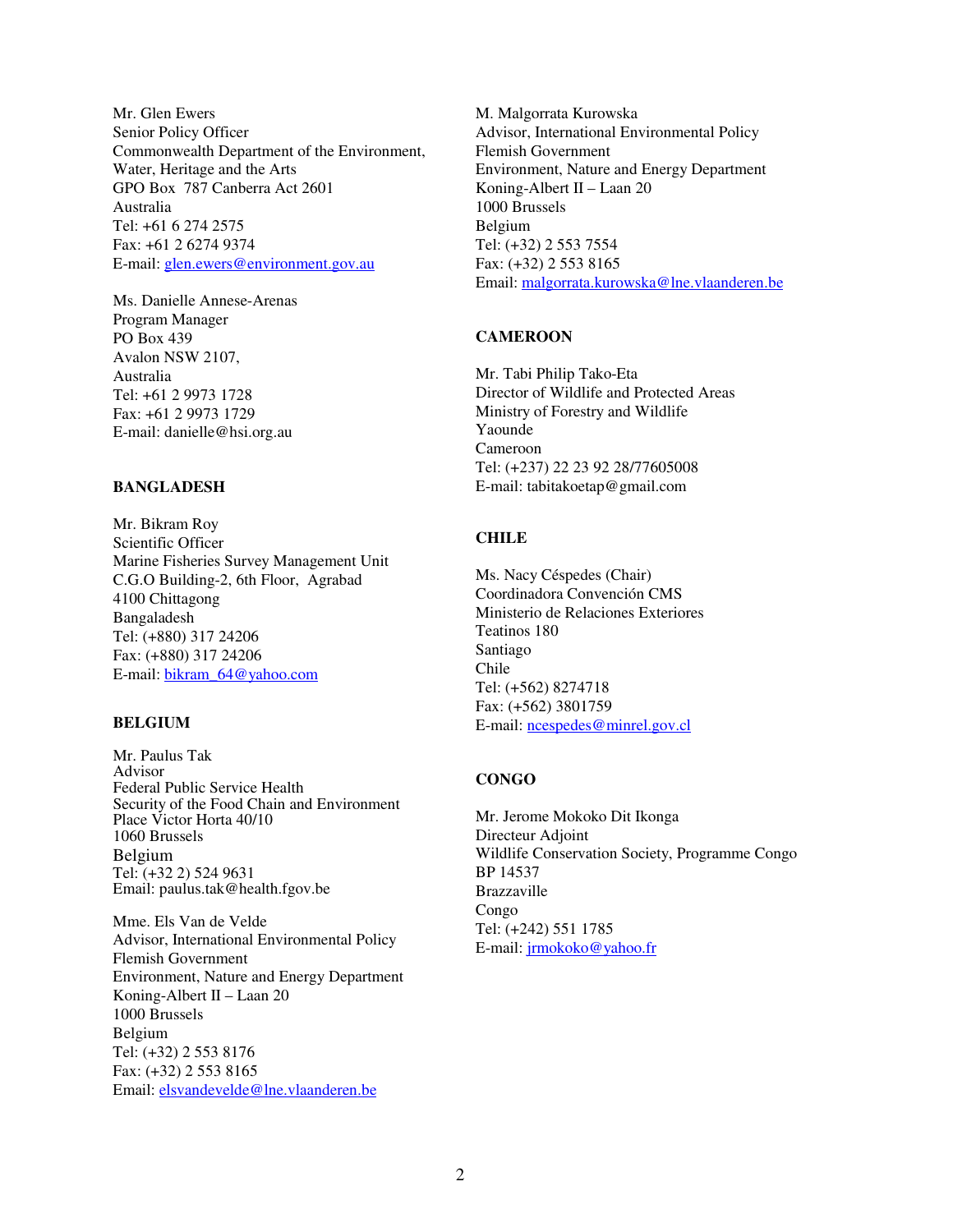#### **COSTA RICA**

Ms. Gina Giselle Cuza Jones Ministerio de Ambiente y Energia, Sistema Nacional de Areas de Conservacion Apartado Postal 1007-7300 Limon Costa Rica Tel: (+506) 279 50 723 Fax: (+506) 279 51 446/ 27954855 E-mail: gina.cuza@sinac.go.cr; ginacuza@yahoo.com

#### **COTE D'IVOIRE**

M. Papy Eric Kouame Sub-Director, Protection of Aquatic Ecosystems Ministere de L'Environnement, des Eaux et Forets BP V 178 Abidjan Côte d'Ivoire Tel: (+225) 20225366 Fax: (+225) 20225366 E-mail: kpebes@yahoo.fr

#### **CROATIA**

Mr. Aljosa Duplic Expert Associate State Institute for Nature Protection Trg Mazuranica 5 10000 Zagreb Croatia Tel: (+385) 1 550 2923 Fax: (+385) 1 550 2901 E-mail: aljosa.duplic@dzzp.hr

Ms. Ana Kobaslic Expert Advisor Division for Implementation of International Conventions, Biodiviersity Conservation Department Ministry of Culture, Nature Protection Directorate Runjaninova 2 10000 Zagreb Croatia Tel: (+385 1) 4866 125 Fax: (+385 1) 4866 100 E-mail: ana.kobaslic@min-kulture.hr

#### **CUBA**

Mr. Lourdes Coya de la Fuente Funcionaria Direccion de Medio Ambiente, Sede Central del Ministerio de Ciencia, Tecnologia y Medio Ambiente Capitolio Nacional, Prado y San Jose, CP: 10 200, Municipio Cento Habana Ciudad de La Habana Cuba Tel: (+537) 867 0598 Fax: (+537) 867 0600 E-mail: lourdes@citma.cu

#### **ECUADOR**

Mr. Eduardo Ramón Espinoza Herrera Responsable del Departamento de Investigaciones Marinas Parque Nacional Galápagos Av. Charles Darwin, Puerto Ayora, Santa Cruz, Galapagos Ecuador Tel: (593)052526511 ext. 136 E-mail: eespinoza@spng.org.ec

#### **EQUATORIAL GUINEA**

Mr. Santiago Engonga Osono Directeur-General de l'Environnment Ministère de la Pêche de l'Environnment Malabo Ecuatorial Guinea Tel: (+240) 273 970 / 221835 Email: engongaosono@yahoo.fr

## **EUROPEAN COMMISSION**

Mr. Paulo Paixão Policy Officer, Environment Directorate General European Commission Avenune de Beaulieu 5 1160 Brussels Belgium Tel: (+32) 2 296 6940 Fax: (+32) 2 299 0895 E-mail: paulo.domingos-paixao@ec.europa.eu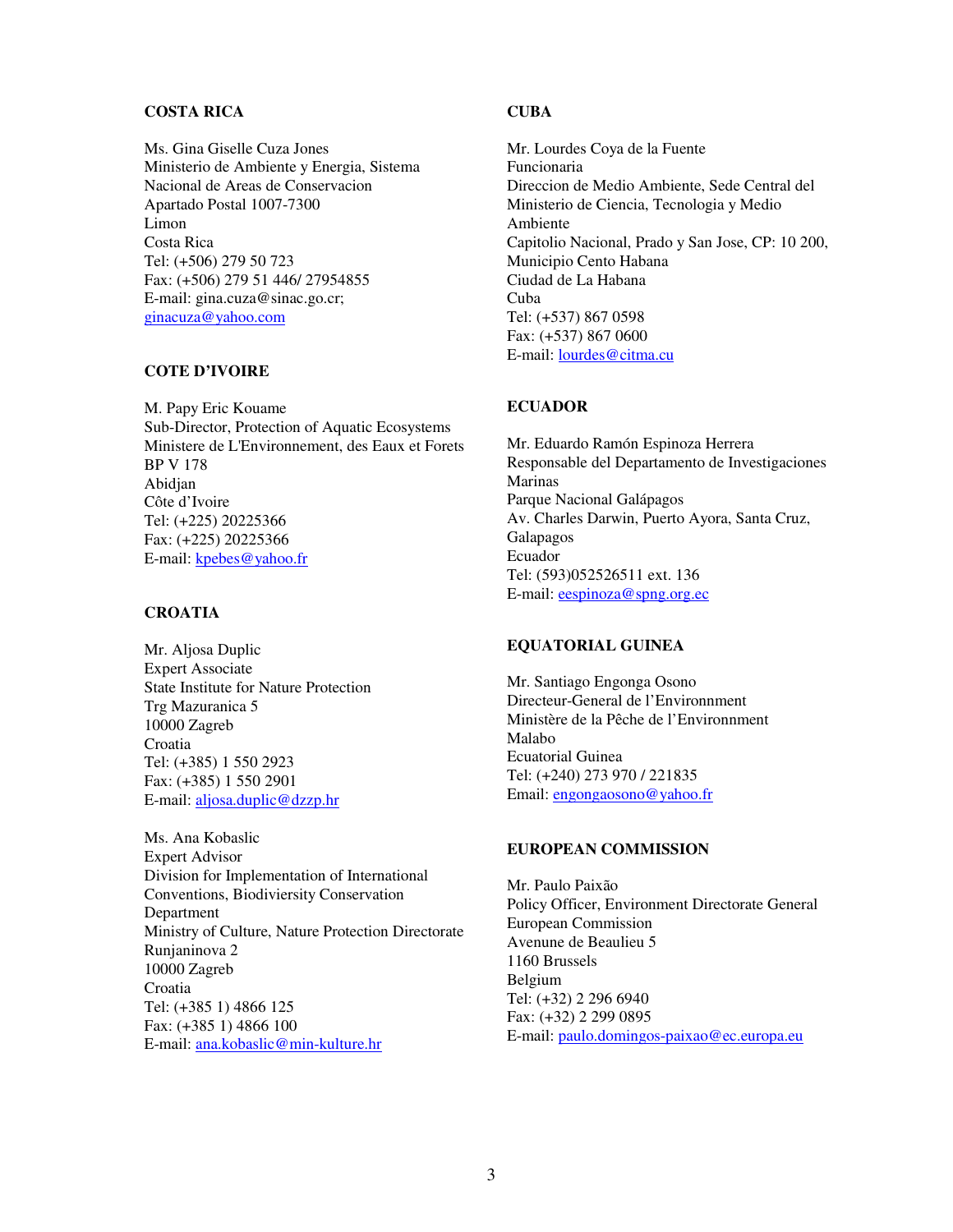#### **GERMANY**

Mr. Antonio Fernández Aguirre Principal Administrator European Commission Rue Joseph II 79 1049 Brussels Belgium Tel: (+2 32) 2 265 1611/ 3471743 Fax: (+2 32) 2 296 3986 E-mail: antonio.fernandez-aguirre@ec.europa.eu

#### **FRANCE**

Mme. Agnes Vince Sous-Directrice du Littoral et des Milieux Marins Ministère de l'ecologie, de l'energie, du developpement durable et l'améneagement du territoire 20 Rue de Segur Paris France Tel: (+33) 142 191326 Email: agnes.vince@developpement-durable.gouv.fr

M. Frédéric Busson Chargé de Projet Fishbase Museum National d'Histoire Naturelle DMPA CP 26/57 43 rue Cuvier 75231 Paris Cedex 05 France Tel: (+33) 1 40 79 37 42 Fax: (+33) 1 40 79 37 71 Email: busson@mnhn.fr

Mr. Paul Delduc Coordinateur présidence française de l'UE Naturepaysage Ministère de l'écologie, de l'énergie, du développement durable et de l'aménagement du territoire DGALN/Mission PFUE 20, avenue de Ségur F-75302 Paris 07 SP France Tel: +33 1 42 19 19 19 74 Fax: + 33 1 42 19 19 77 Email: paul.delduc@developpementdurable.gouv.fr

Mr. Thomas Borchers Deputy Head of Division Federal Ministry for the Environment, Nature Conservation and Nuclear Safety Robert-Schuman-Platz 3 D- 53175 Bonn Germany Tel: +49/228/99/305-2669 Fax: +49/228/99/305-2695 E-mail: thomas.borchers@bmu.bund.de

Mr. Oliver Schall Assistant Head of Division Referat / Division N I 4 International Nature Conservation Federal Ministry for the Environment, Nature Conservation and Nuclear Safety (BMU) P.O. Box 120629 53048 Bonn Germany Tel: +49 228 305 2632 Fax: +49 1888 3052684 Email: oliver.schall@bmu.bund.de

Ms. Melanie Klussmann Assistant Federal Ministry for the Environment, Nature Conservation and Nuclear Safety Robert-Schuman-Platz 3 D- 53175 Bonn Germany Tel: +49/228/99/305-4465 Fax: +49/228/99/305-2684 E-mail: melanie.klussmann@bmu.bund.de

Dr. Stuermer Adviser Association for interdisciplinary Biological Research, Exploration and Consulting, c/o Goettingen University Berlinerstrasse 28 37073 Goettingen Germany Tel: +49/69/69439043 E-mail: stuermer@med-uni-goettingen.de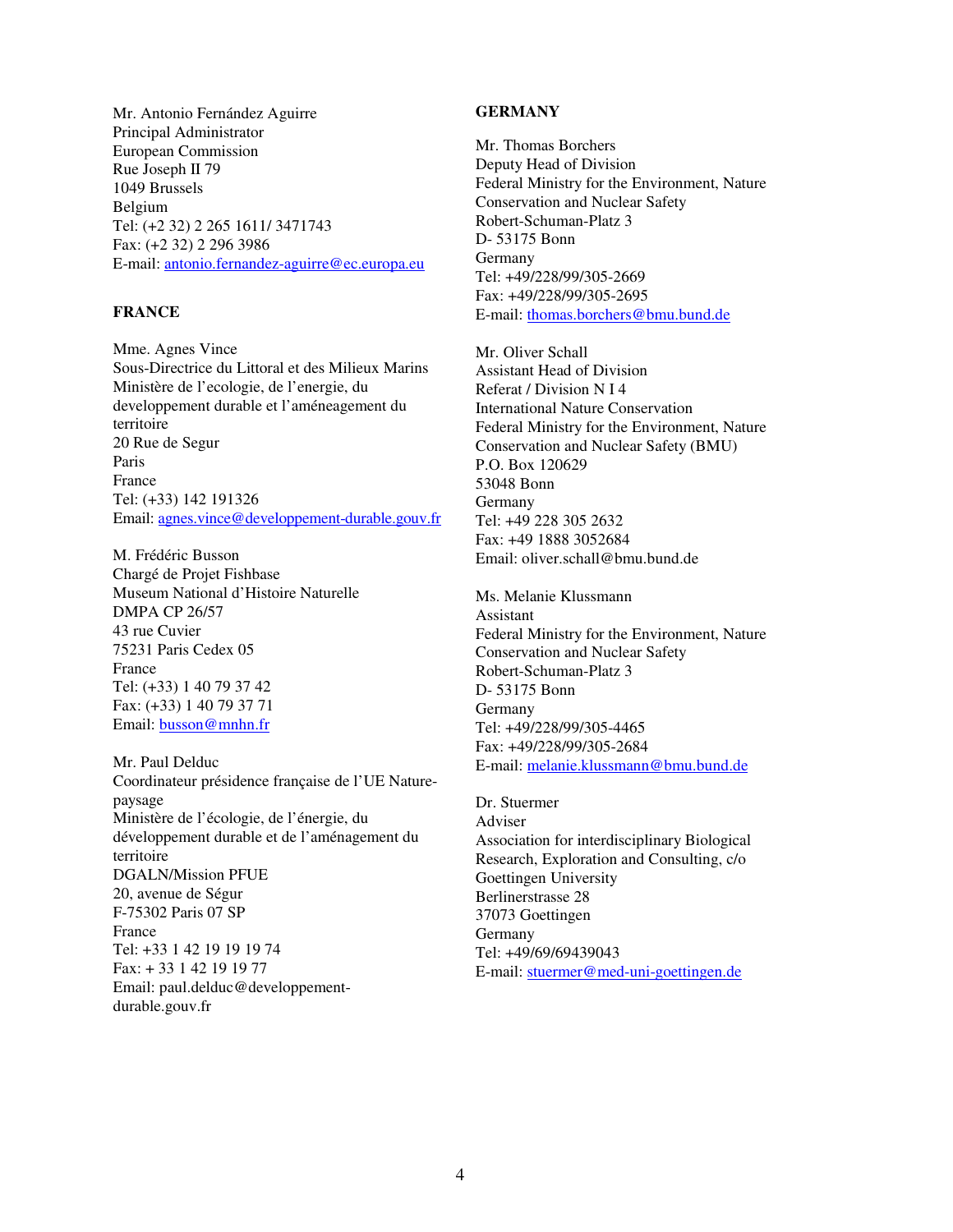#### **GREECE**

Mr. Emmanuel Manoussakis Minister Plenipotentiary Alternate Permanent Representative to FAO Rome Embassy of Greece Viale G. Rossini, 4 00198 Rome Italy Tel: (+39 06) 85375521

#### **GUINEA**

M. Aboubacar Oulare Directeur National Direction Nationale de la Diversite Biologique, Ministere du Developpement Durable et de l'Environnement BP 761 Conakry Guinea Tel: (+224) 60 55 02 60 E-mail: oulare\_aboubacar@yahoo.fr

#### **GUINEA-BISSAU**

M. Kaoussou Diombera Point Focal Officel de la CMS Ministère de l'Agriculture et du Développement Rural BP 71, Bissau Guinea-Bissau Tel: (+245) 7207422/663 3162 Fax: (+245) 322 1019 Email: kadiombera@yahoo.fr

## **HAITI**

Mr. Exil Lucienna Assistant Directeur Responsable des Ecosystémes Littoraux et Aquatiques Ministère de l'Environnement BP 29260 Port-au-Prince Haiti Tel: (+509) 37 17 05 07 Fax: (+509) 22 45 73 60 Email: exillucienna@yahoo.fr

#### **HONDURAS**

Ms. Yessenia Yamiletti Moncada Ponce Subsecretaria de Ambiente Secretaria de Recursos Naturales y Ambiente 100 metros al sur del Estadio Nacional Tegucigalpa, M.D.C. Honduras Tel: (+504) 235 3356 Fax: (+504) 235 3356 E-mail: yesseniamoncada@yahoo.es

Mr. Raul Silva (no credentials) Asistente Asesor Ministerio Recursos Naturales y Ambiente Tegucigalpa, M.D.C. Honduras Tel/Fax: (+504) 235 3356

### **INDIA**

Dr. Anmol Kumar Deputy Inspector General, Forests (Wildlife) Ministry of Environment and Forest Type-V, Lodhi Road Complex, Lodhi Road New Delhi-11003 India Tel: (+91) 112 4362 813 Fax: (+91) 112 436 2813 E-mail: anmolkumar56@gmail.com

## **IRAN**

Dr. Javad Shakhs Tavakolian Ambassador and Permanent Representative Permanent Mission of the Islamic Republic of Iran to FAO Via Aventina 8 Rome Italy Tel: (+39)(0) 65780334 Fax: (+39)(0) 6574 7636 Email: missiranfao@missiranfao.191.it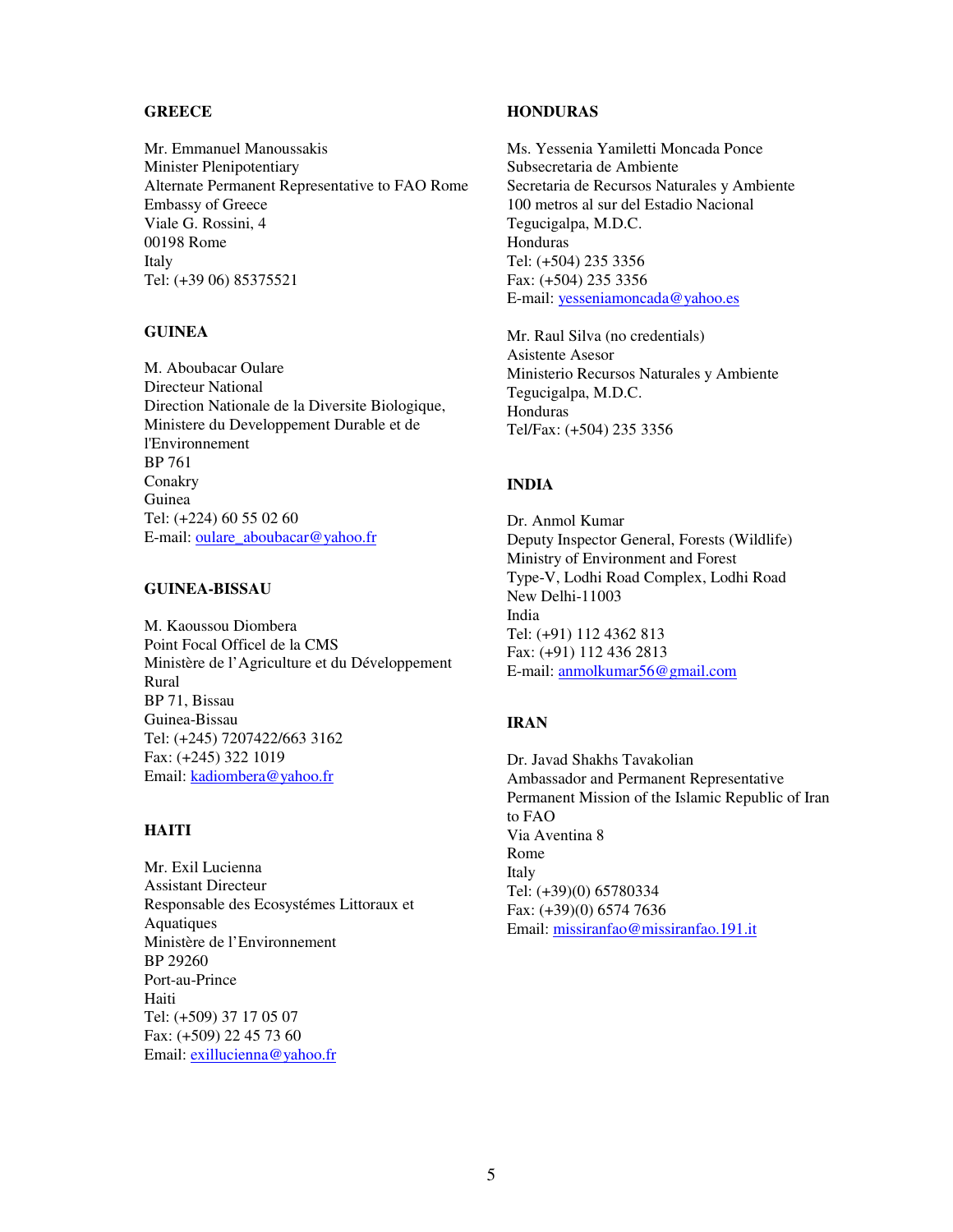## **ITALY**

Ms. Marina Pulcini Ministry for the Environment, Land and Sea Direzione per la Protezione della natura – Div II "Protezione della flora e della fauna" Via Capitan Devasto n. 174 00147 Rome Italy Tel: +(39 06) 5722 8466 8487 Fax: (+39 06) 65722 8468 E-mail: fiorentino.pl@minambiente.it

### **JAPAN**

Mr. Hideki Moronuki Assistant Director Resources and Environment Research Division, Fisheries Agency, Ministry of Agriculture, Forestry and Fisheries 1-2-1, Kasumigaseki, Chiyoda-ku, Tokyo 100-8950 Japan Tel: +81-3-3502-8487 Fax: 81-3-3502-1682

Mr. Joji Morishita Counsellor Resources Management Department, Fisheries Agency, Ministry of Agriculture, Forestry and Fisheries, 1-2-1, Kasumigaseki, Chiyoda-ku, Tokyo 100-8950 Japan Tel: +81-3-3502-8459 Fax: 81-3-3504-2649 E-mail: joji.morishita@nm.maff.go.jp

#### **JORDAN**

Dr. Mohammad Al-Zibdah Marine Ecologist Marine Science Station, Univeristy of Jordan and Yarmouk University P.O.Box 195 77110 Aqaba Jordan Tel: (+962) 3 201 5145 Fax: (+962) 3 201 3674 Email: zibdeh@ju.edu.jo; mzibdah@yahoo.com

#### **KENYA**

Dr. Richard K. Bagine Chief Scientist National Museums of Kenya P.O. Box 40658 00100 Nairobi Kenya Tel: (+254) 20 374 2131/4 Fax: (+254) 20 374 2161 Email: rkiomen@yahoo.com; rbagine@museums.or.ke

#### **MADAGASCAR**

Mme. Zarasoa Chef du Service de la Gestion des Plaintes et des études d'impacts Direction Général de l'Environnement, des Eaux et Forets Ministere des Environnements, des Eaux, des Forets et du Tourisme B.P. 243 Nanisana Antananarivo 101 Madagascar Tel: (+261) 331135226 Email: rogeranaivo@moov.mg

#### **MALTA**

Ms. Carmen Mifsud (Grech) Senior Environment Protection Officer Malta Environment and Planning Authority St. Francis Ravelin Floriana Malta Tel : (+356 ) 22907103 E-mail: Carmen.mifsud@mepa.org.mt

## **MAURITANIA**

Ms. Azza Amaed Jedou Ministere delegué aupres du Premier Ministre Chargé de l'Environment Direction Protection Nature Bp. 170 **NKTT** Mauritania Tel: (+222) 6969363 Fax: (+222) 5243159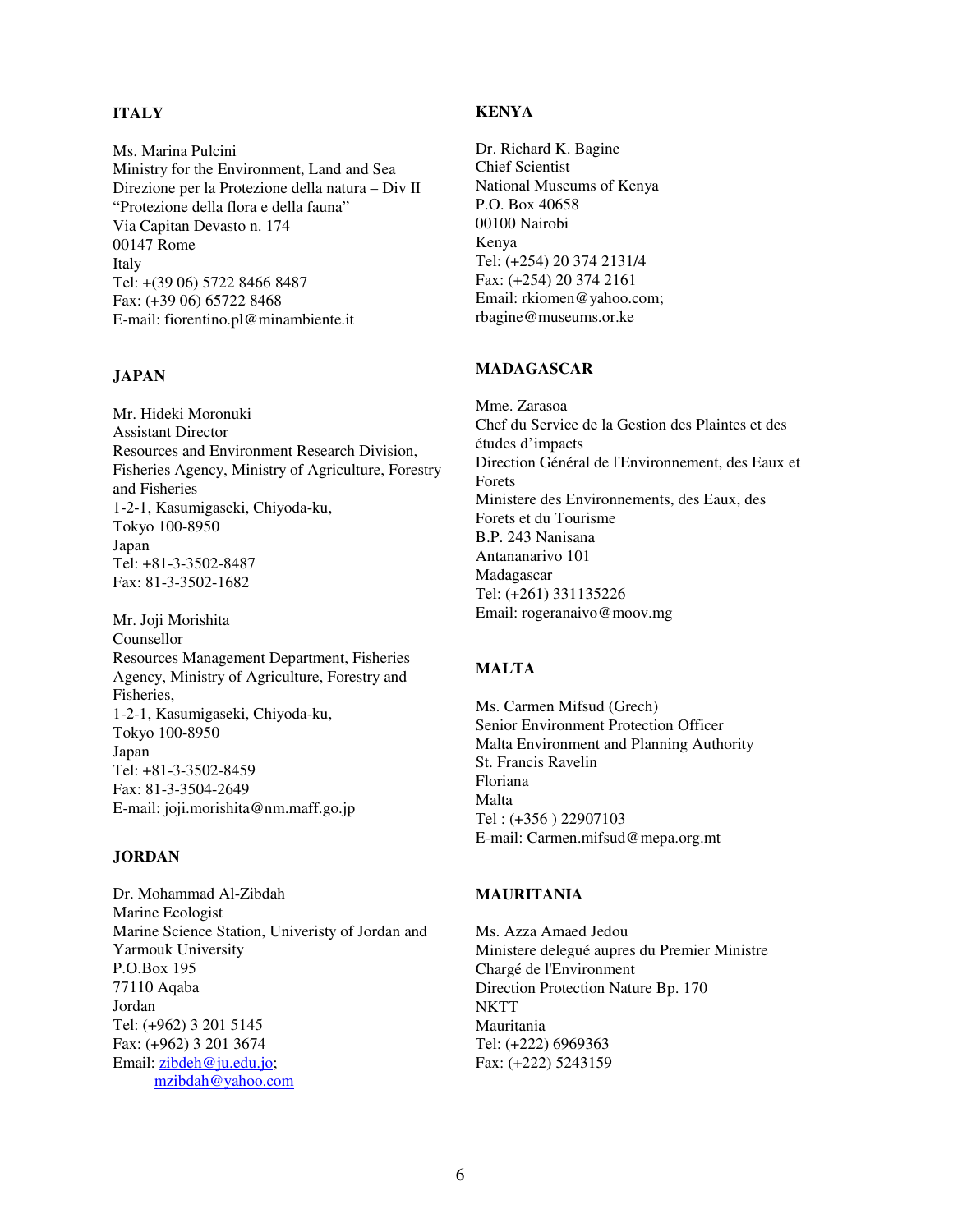#### **MAURITIUS**

Mr. Atmanun Venkatasami Principal Fisheries Officer Min of Agro Industry, Food Production and Security Level 4, LICI Building, John Kennedy St Port-Louis **Mauritius** Tel: (+230) 251 7008 Fax: (+230) 234 6967 Email: avenkatasami@mail.gov.mu

#### **MOROCCO**

Dr. Said Taleb Chef, Division de la Cooperation et des Affairs **Juridiques** Institut National de Recherche Halieutique 2 Rue de Tiznit 20 000 Casablanca Morocco Tel: (+212) 22 297329 Fax: (+212) 22 266967 E-mail: taleb@inrh.org;ma taleb51@yahoo.fr

#### **MOZAMBIQUE**

Ms. Sónia Jacques Gherson da Silveira Deputy National Director of Environmental Management Ministry for Co-ordination of Environmental Affairs Mozambique Tel: (+258) 2146 6678 Fax: (+258) 2146 5849 Email: sgsilveira@yahoo.com

## **NETHERLANDS**

Mr. Martÿn Peÿs Senior Policy Officer Marine Biodiversity Department of Nature Willem Witsenpleini PO 20401, 2500 EK, Den Haag Netherlands Tel: +31-638829315 E-mail: w.f.peijs@minlnv.nl

#### **NEW ZEALAND**

Mr. Mike Donoghue Senior International Relations Adviser Department of Conservation PO Box 10-420, Wellington, New Zealand Tel: (64) 21 870310 Fax: (64) 4471 3049 E-mail: mdonoghue@doc.govt.nz

#### **NIGERIA**

Mr. John Mshelbwala Assistant Director Wildlife Management Federal Ministry of Environment Plot 393/394, Augustus Aikhomu Way Abuja Nigeria Tel: (+234) 803 328 7039 Email: johnmshelbwala2@yahoo.com

#### **NORWAY**

Mr. Oystein Storkersen Principal Advisor Directorate for Nature Management NO 7485 Trondheim Norway Tel: (+47) 735 80 500 Fax: (+47) 735 80501 E-mail: oystein.storkersen@dirnat.no

Mr. Kirsten Bjøru Councellor Norwegian Embassy Via delle Terme Deciane 7, 00153 Rome Italy Tel: +39 346 1086 752 Fax: +390657170326 E-mail: kibj@mfa.no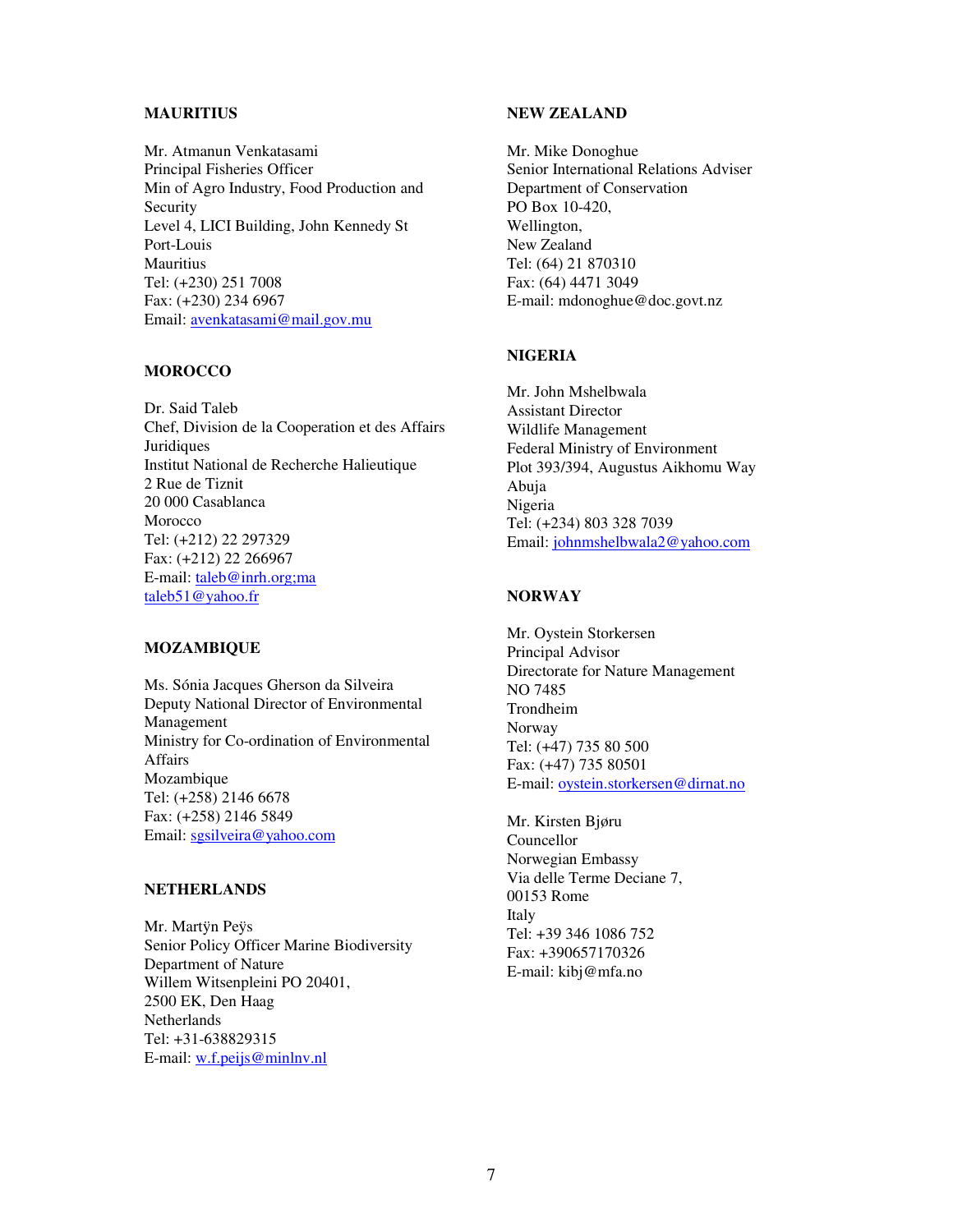Mr. Einar Tallaksen Senior Adviser Norwegian Ministry of Foreign Affairs POB 8114 0032 Oslo Norway Tel: (+47) 22 24 36 24 Fax: (+47) 22 24 95 80 Email: eta@mfa.no

## **PALAU**

Ms. Andrea Vereen Administrative Specialist Office of Environmental Response and Coordination P.O.Box 6051 Koror, Palau 96940 Palau Tel: (+680) 488 8681 Fax: (+680) 488 8638 Email: avereen@palau-oerc.net

### **PANAMA**

Ing. Agr. Ibelice Añino Jefa Departamento de Biodiversidad y Vida Silvestre, Autoridad Nacional del Ambiente Albrook, Edificio 804, Cuidad de Panama Panamá Tel: (+507) 500 0839 Fax: (+507) 500 0839 E-mail: i.anino@anam.gob.pa; ianino\_n@hotmail.com

#### **PHILIPPINES**

Ms. Theresa Mundita S. Lim (Vice-Chair) Director Protected Areas and Wildlife Bureau (PAWB) Department of Environment and Natural Resources, Ninoy Aquino Parks & Wildlife Nature Center Quezon Avenue, Diliman Quezon City 1100 Philippines Tel: (+6 32) 920 4417 /924 6031-35 Fax: (+6 32) 920 4417 / 924 0109 / 925 2123 E-mail: pawbdir@yahoo.com munditalim@yahoo.com

#### **PORTUGAL**

Ms. Carla Maria Cadete Sebastiao Frias dos Santos Senior Officer Directorate General for Fisheries and Aquaculture Au Brasilia, Algés 1449-030 Lisboa Portual Tel: (+351) 213035700 Fax: (+351) 213035922 E-mail: cfrias@dgpa-min.agricultura.pt

### **SANTA LUCIA**

Mr. Cecil John Lyndon Assistant Chief Forest Officer Forestr Department Union Castries Santa Lucia Tel: '(+758) 468-5635Khalf Fax: '(+58) 450-2287 E-mail: lynjohn1@yahoo.com

### **SEYCHELLES**

Mr. Denis Matatiken Director General, Division of Nature Conservation Ministry of Environment, Natural Resources and Transport P.O.Box 445, Victoria Mahé Seychelles Tel: (+248) 670 500 Fax: (+248) 610 648 E-mail: d.matatiken@env.gov.sc dennis\_matatiken@hotmail.com

#### **SOUTH AFRICA**

Ms. Maria Mbengashe Chief, Policy Advisor: International Biodiversity and Heritage Cooperation Department Of Environmetnal Affiars & Tourism Private Bag X447 Pretoria, 0001 South Africa Tel: (+27 12) 3103277 Fax: (+27 12) 012 320 1714 E-mail: mmbengashe@deat.gov.za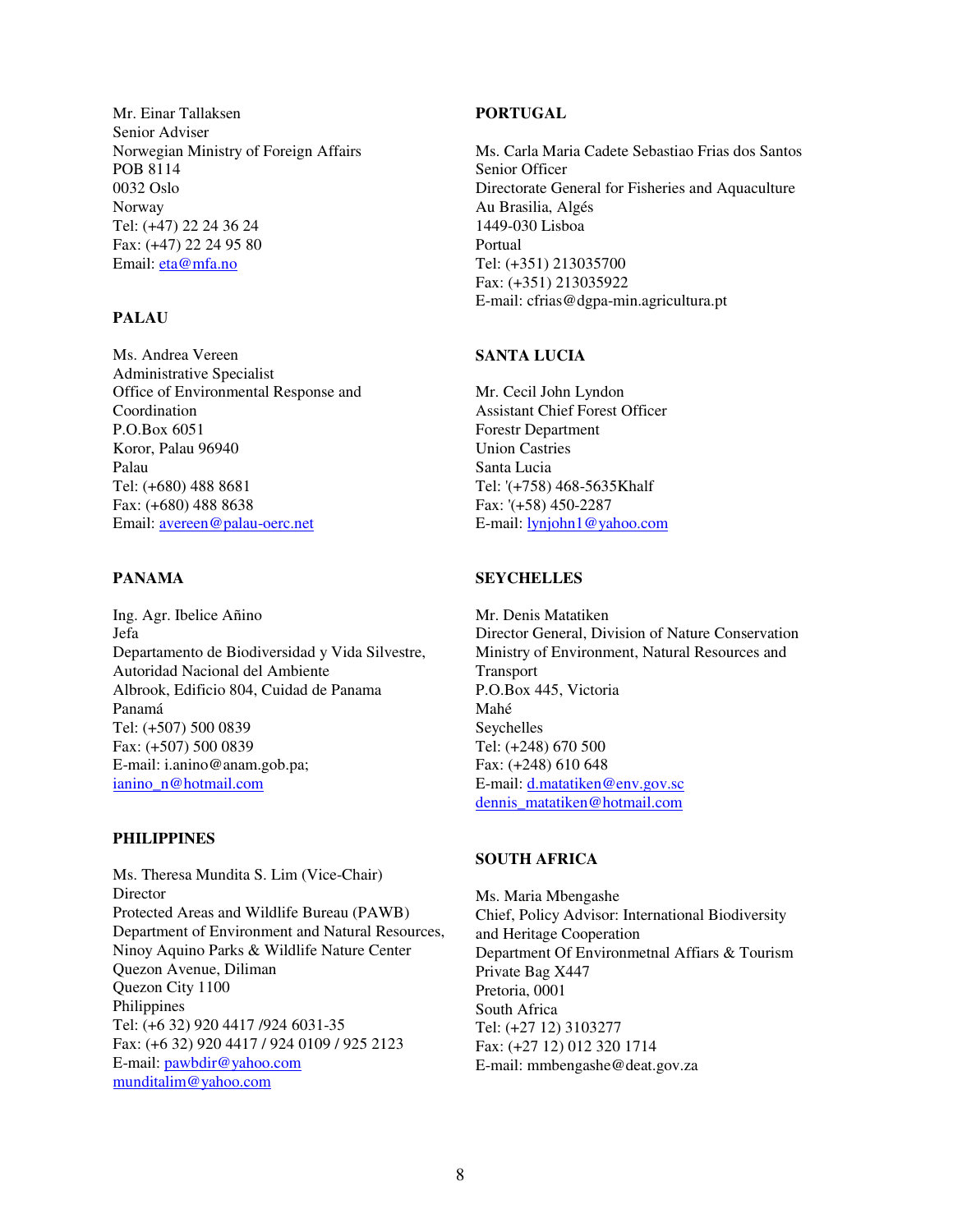#### **SRI LANKA**

Mr. Wijesooriya Arachchige Don Ananda Director General Department of Wildlife Conservation 382 New Kandy Road Malabe Sri Lanka Tel: +94 112560371 Fax: +94 112744299 Email: wadawijesooriya@gmail.com

#### **SWEDEN**

Ms. Charlott Stenberg Fisheries Officer Swedish Board of Fisheries Box 423, Se-401 26 Gothenburg Sweden Tel: (+46) 31 743 0420 Fax: (+46) 31 743 0444 Email: charlott.stenberg@fiskeriverket.se

#### **SYRIAN ARAB REPUBLIC**

Mr. Akram Eissa Darwich Director Directorate of Biodiversity and Protected Areas Ministry of Local Administration and Environment P.O. Box 3773 Iman Mosque Square, Mazraha Damascus Syrian Arab Republic Tel/Fax: (+963 11)214 759 444 7608 E-mail: akramisa@scs-net.org

#### **TOGO**

Mr. Kotchikpa Okoumassou Chef, Division Inventaire Direction de la Faune et de la Chasse, Ministere de l'Environnement et des Ressources Forestiers 52 Rue de la Kozah Lome Togo Tel: (+228) 912 5405 Fax: (+228) 221 4029 E-mail: okoumdfc@yahoo.fr; okoumdfc@hotmail.com

#### **UNITED KINGDOM**

Mr. Richard Cowan Head, Marine and Freshwater Biodiversity Division Department for Environment Food and Rural Affairs Area 2D Nobel House, 17 Smith Square, London, SW1P 3JR, United Kingdom Tel: (+44)(0) 207 238 4386 Fax: (+44)(0) 207 238 4699 Email: richard.cowan@defra.gsi.gov.uk

Ms. Barbara Franceschinis Policy Advisor Department for Environment Food and Rural Affairs (Defra) Area 2 D, Nobel House, 17 Smith Square, London SW1P 3JR, United Kingdom Tel: 0044 020 7238 4394 Fax: 0044 020 7238 E-mail: barbara.franceschinis@defra.gsi.gov.uk

Mr. Tom Blasdale Marine Fisheries Adviser Joint Nature Conservation Committee Dunnet House, 7 Thistle Place, Aberdeen, AB10 IUZ United Kingdom Tel: (+44 1224) 655708 E-mail: tom.blasdale@jncc.gov.uk

Ms. Clare Hamilton Lawyer – Legal B6 – Intenational  $\&$ Biotechnology Departmnt for Environment, Food and Rural Affairs Area 4E 3-8 Whitehall Place London SW1A 2HH United Kingdom Tel: (+44 203) 014 3128 Fax: (+44 203) 014 3170 Email: clare.hamilton@defra.gsi.gov.uk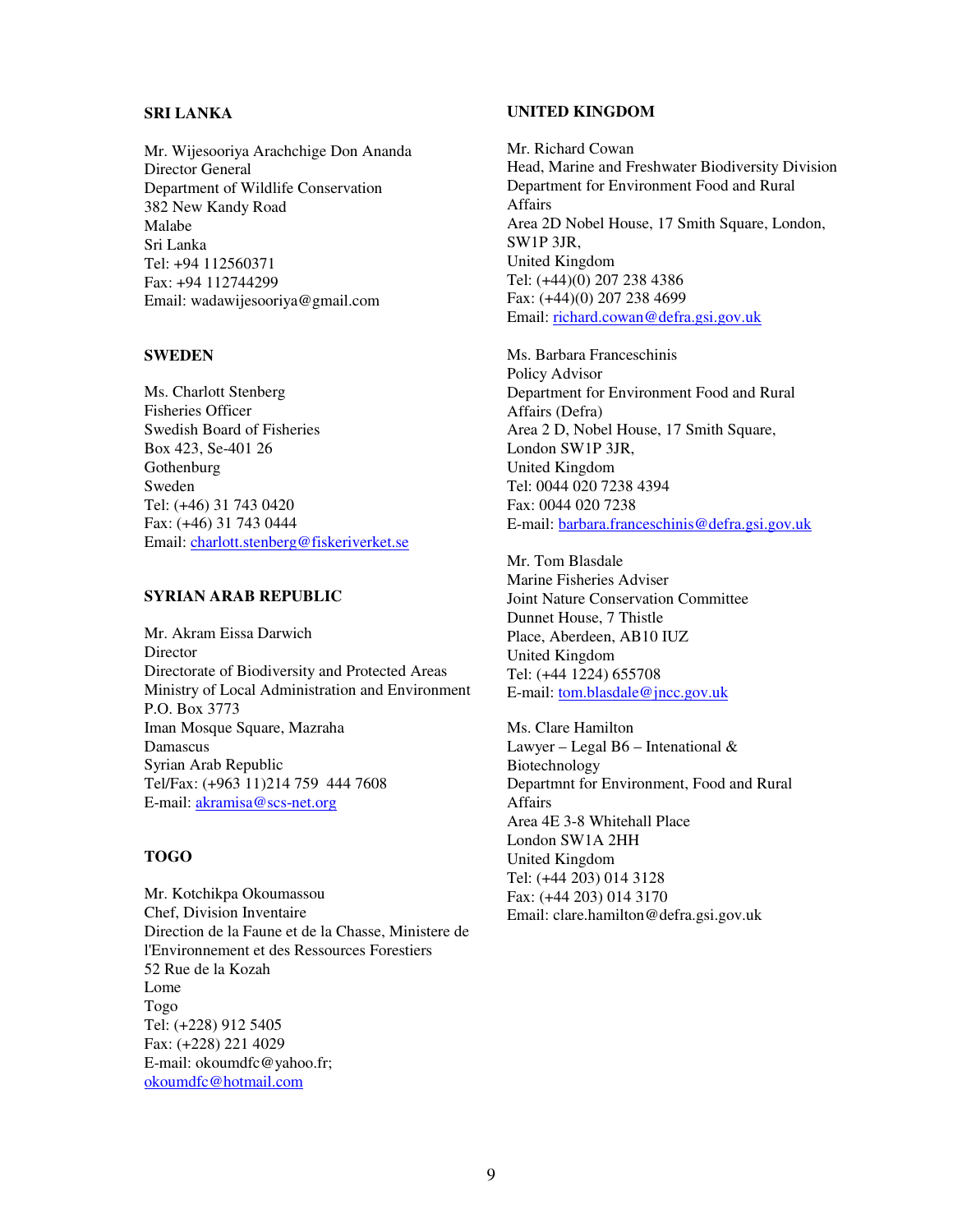#### **UNITED STATES OF AMERICA**

Mr. David Hogan Deputy Director Office of Marine Conservation, U.S. Department of State 2201 C St. NW, Rm.2758. Washington D.C 20520 USA Tel: (+1) 202 647 2335 Fax: (+1) 202 736 7350 E-mail: HoganDF@state.gov

Ms. Shannon Dionne International Affairs Specialist U.S. National Oceanic and Atmospheric Administration 14th and Constitution Aves, NW, HCHB Room 6224 Washington D.C 20230 USA Tel: (+1) 202 482 6196 Fax: (+1) 202 482 4307 E-mail: shannon.dionne@noaa.gov

Ms. Cheri McCarty International Policy Advisor NOAA Fisheries - Office of International Affairs 1315 East-West Highway, SSMC Room 12603 Silver Spring, MD USA Tel: (+1) 301 713 9090 x183 Fax: (+1) 301 713 9106 E-mail: Cheri.McCarty@noaa.gov

Ms. Nicole Ricci Foreign Affairs Officer Office of Marine Conservation, U.S. Department of State 2100 C St. NW, Rm. 2758, Washington D.C 20520 USA Tel: (+1) 202 647 1073 Fax: (+1) 202 736 7350 E-mail: RicciNM@state.gov **URUGUAY** 

Mr. Marcel Calvar Agrelo Asesor Tecnico Departamento de Fauna, Direccion General de Recursos Naturales Renovables, Ministerio de Ganaderia, Agricultura y Pesca Cerrito 318 11000 Montevideo Uruguay Tel: (+598) 2 916 5874 Fax: (+598) 2 915 6456 E-mail: mcalvar@mgap.gub.uy

#### **YEMEN**

Mr. Mohammad Abubakr Scientific Advisor Environment Protection Authority P.O.Box 12902 Sana'a Yemen Tel: (+967) 733760025 Fax: (+967) 7 337 600 25 Email: hishamem@yemen.net.ye

Mr. Saeed Shaher Fishery Researcher Marine Science and Biological Research Authority Aden Shiek Otman Omer al Muktar, Bldg. 35A, Flat 5 Sana'a Yemen Tel: (+967) 238 3295 E-mail: saeed\_shaher@yahoo.com

Mr. Galal Hussein AL-Harogi Manager of Migratory Species Unit at EPA Environment Protection Authority Ministry of Water and Environment P.O. Box 10442 Sana'a Yemen Tel: (+967 1) 207816/777 644797 Fax: (+967 1) 207327 / 30 90 75 E-mail: ghn4@gawab.com g\_hng@yahoo.com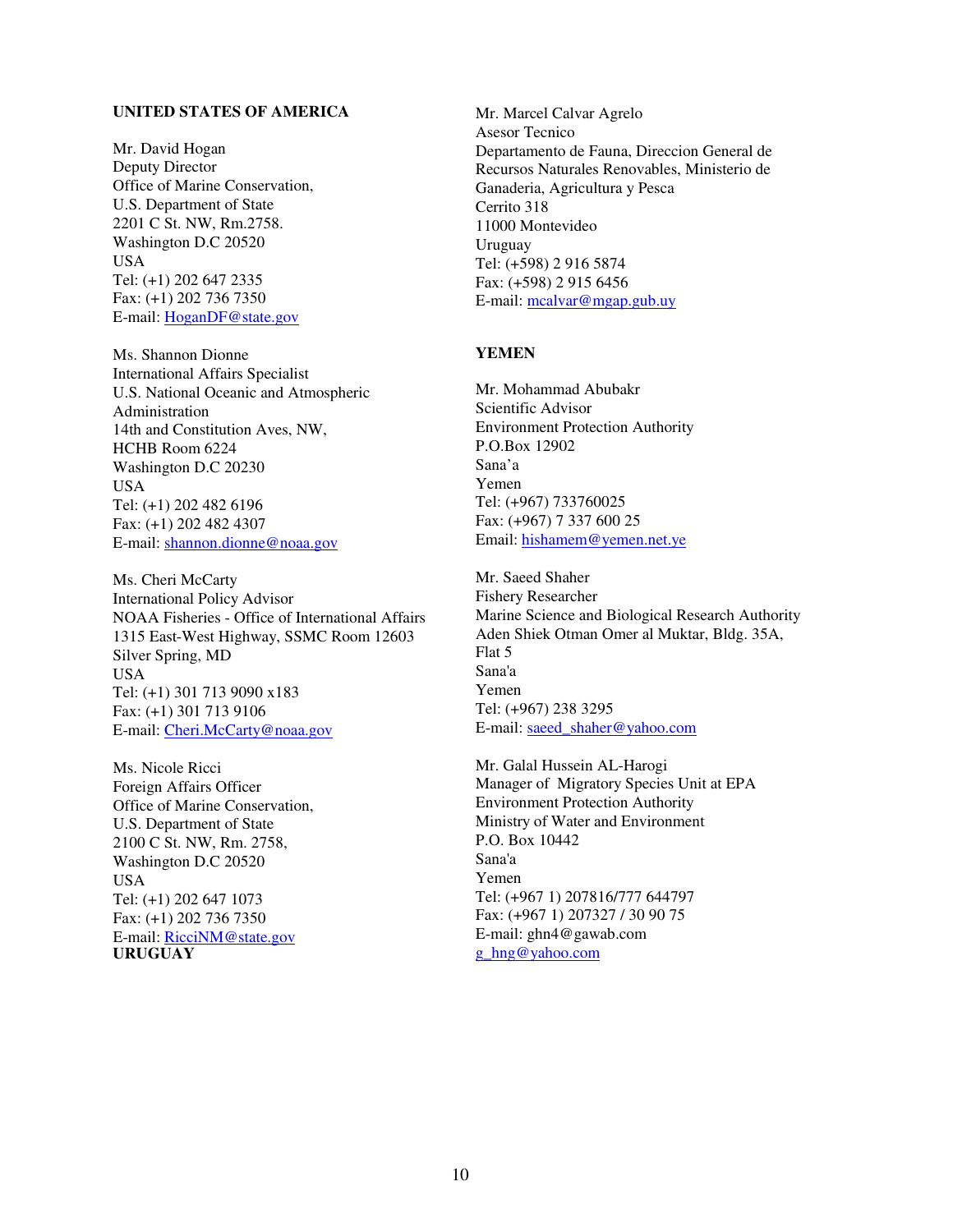### **INTERGOVERNMENTAL AND NON-GOVERNMENTAL ORGANIZATIONS**

## **COMMUNITY CENTERED CONSERVATION (C3)**

Ms. Patricia Davis **Director** Community Centered Conservation (C3) 3 Bis, Avenue St.Geran, Albion **Mauritius** Tel: (+230) 911 2626 / 777 3338 E-mail: patricia@c-3.org.uk

#### **ECOCEAN**

Dr. Brad Norman CEO 68a Railway Street 6011 Cottesloe WA Australia Tel: (+61) 414 953 627 Email: brad@whaleshark.org

### **FAO**

Mr. Ndiaga Gueye Chief International Institutions and Liaison Service (FIEL) Food and Agriculture Organization of the United Nations Via delle Terme di Caracalla 00153 Rome Italy Tel: (+39) 06570 52847 Fax : (+39) 06570 56500 Email: ndiaga.gueye@fao.org

Mr. Hiromoto Watanabe Fishery Liaison Officer FAO, Fisheries and Aquaculture Department Via delle Terme di Caracalla 00153 Rome Italy Tel: (+39) 06570 55252 Fax : (+39) 06570 56500 Email: hiromoto.watanabe@fao.org

#### **HUMAN SOCIETY INTERNATIONAL**

Ms. Patricia A. Forkan President 2100 l Street, NW Washington DE 20037 USA Tel: (+1 301) 2583002 Fax: (+1 301) 2583077 e-mail: *pforcan@hsi.org* 

Ms. Susi Watts 2100 l Street, NW Washington DE 20037 USA Tel: (+1 301) 2583002 Fax: (+1 301) 2583077 e-mail: swatts@hsi.org

### **INTER-AMERICAN TROPICAL TUNA COMMISSION**

Dr. Martin Hall Principal Scientist IATTC 8604 La Jolla Shores Dr. La Jolla, California USA Tel: (+1) 858 546 7044 Fax: (+1) 858 546 7033 Email: mhall@iattc.org

#### **IUCN**

Ms. Sarah Fowler Chair, SSC Shark Specialist Group c/o Naturebureau International 36 Kingfisher court Hamabriger Road Newbury, Berkshire RG14 5SJ United Kingdom Tel: (+44 1635) 550380 Fax: (+44 1635) 550230 E-mail: sarah@naturebureau.co.uk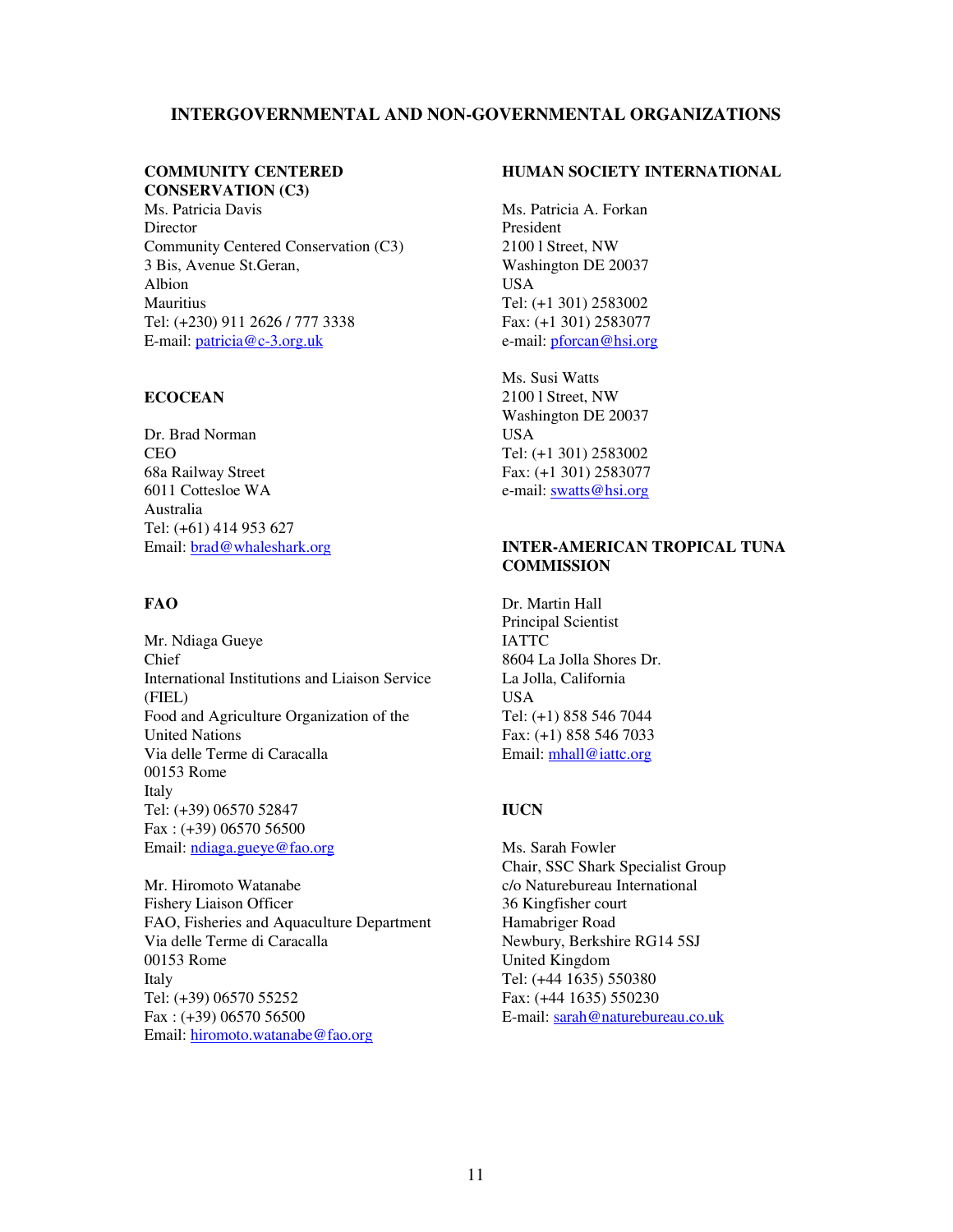#### **OCEAN CONSERVANCY**

Ms. Sonja Viveka Fordham Director, Shark Conservation Program Ocean Conservancy Shark Alliance c/o Pew Environment Group Level 21, Bastion Tower 5 Place du Champ de Mars 1050 Brussels Belgium Tel: +32 495 101468 E-mail: sonja@oceanconservancy.org

#### **WWF INTERNATIONAL**

Ms. Elisabeth McLellan Manager Species Programme WWF International Avenue du Mont-Blanc CH-1196 Gland Switzerland Tel: (+41) 22 364 9282 Email: lmclellan@wwfint.org

#### **INTERNATIONAL FUND FOR ANIMAL WELFARE (IFAW)**

Mr. Peter Pueschel Programme Director International Fund for Animal Welfare (IFAW) Kattrepelsbruecke 1 20095 Hamburg Germany Tel.: +49 64125011586 Fax: +49 64125011587 Email: ppueschel@ifaw.org

## **UNEP/DELC, DIVISION OF ENVIRONMENTAL LAW AND CONVENTIONS**

Ms. Elizabeth Maruma Mrema Senior Legal Officer and Chief Biodiversity and Land Law and Governance Unit UNEP-Division of Environmental Law and Conventions (DELC) P.O. Box 30552 Code 00100 Nairobi, Kenya Tel: (254 20) 7624252/7623252 Fax: (254 20) 7624300/7623926 E-mail: Elizabeth.Mrema@unep.org

## **EXPERT**

Dr. Zeb Hogan COP Appointed Councillor for Fish 1000 Valley Rd. #186 University of Nevada Reno, NV 89512 USA Tel: (+1 530) 219 0942 Email: zebhogan@hotmail.com

#### **SECRETARIAT**

Mr. Robert Hepworth Executive Secretary UNEP/CMS Secretariat United Nations Campus Herman-Ehlers-Str. 10 53113 Bonn Germany Tel: (+49 228) 815 2410 Fax: (+49 228) 815 2449 E-mail: rhepworth@cms.int

Dr. Marco Barbieri Agreements Officer UNEP/CMS Secretariat United Nations Campus Herman-Ehlers-Str. 10 53113 Bonn Germany Tel: (+49 228) 815 2424 Fax: (+49 228) 815 2449 E-mail: mbarbieri@cms.int